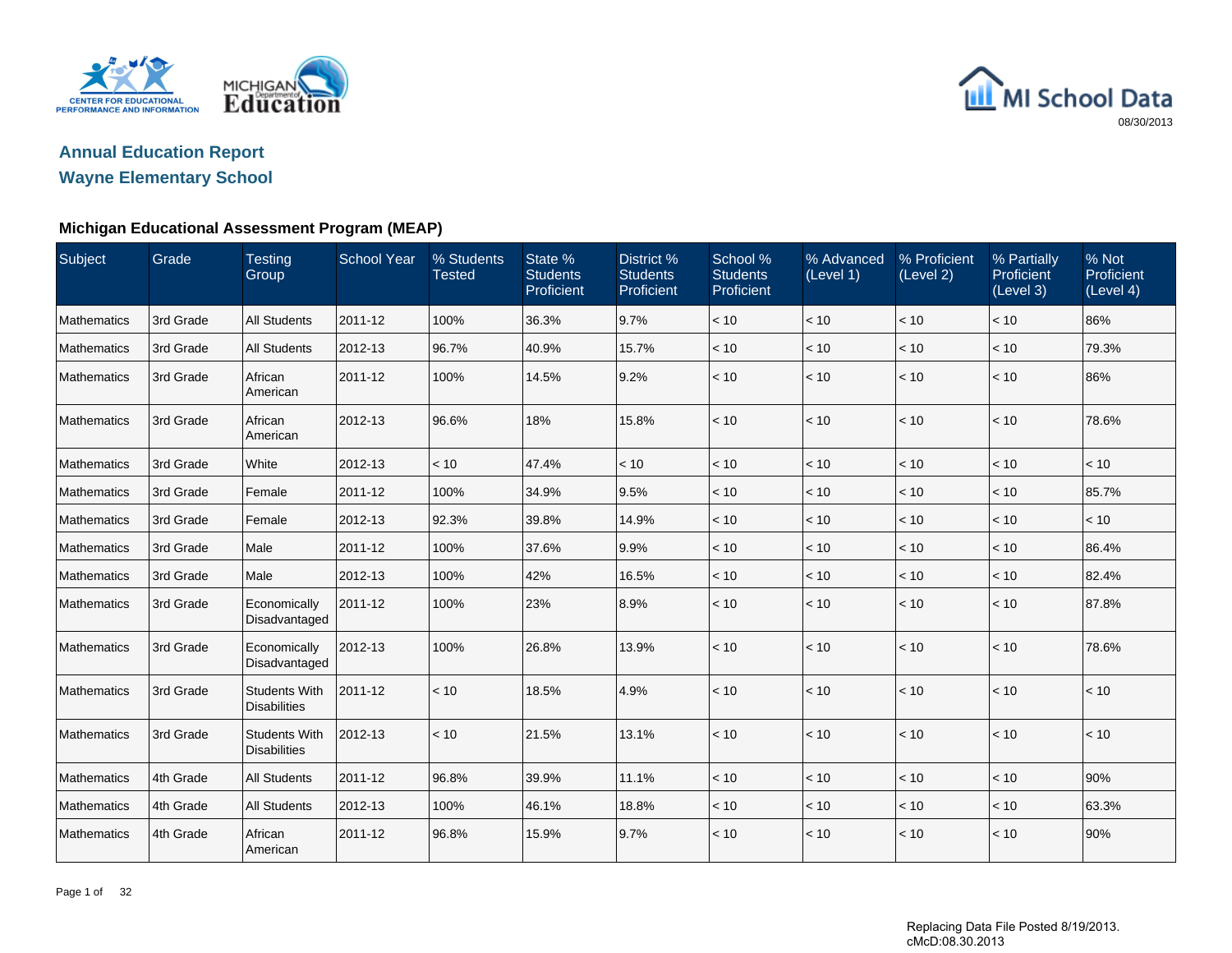

## **Annual Education Report**

## **Wayne Elementary School**

### **Michigan Educational Assessment Program (MEAP)**

| Subject                     | Grade     | <b>Testing</b><br>Group                     | <b>School Year</b> | % Students<br><b>Tested</b> | State %<br><b>Students</b><br>Proficient | District <sub>%</sub><br><b>Students</b><br>Proficient | School %<br><b>Students</b><br>Proficient | % Advanced<br>(Level 1) | % Proficient<br>(Level 2) | % Partially<br>Proficient<br>(Level 3) | % Not<br>Proficient<br>(Level 4) |
|-----------------------------|-----------|---------------------------------------------|--------------------|-----------------------------|------------------------------------------|--------------------------------------------------------|-------------------------------------------|-------------------------|---------------------------|----------------------------------------|----------------------------------|
| Mathematics                 | 4th Grade | African<br>American                         | 2012-13            | 100%                        | 20%                                      | 17.1%                                                  | < 10                                      | < 10                    | < 10                      | < 10                                   | 63.3%                            |
| Mathematics                 | 4th Grade | Female                                      | 2011-12            | 94.1%                       | 38.5%                                    | 10.9%                                                  | < 10                                      | $<10$                   | < 10                      | < 10                                   | 93.8%                            |
| <b>Mathematics</b>          | 4th Grade | Female                                      | 2012-13            | 100%                        | 45.7%                                    | 18.4%                                                  | $<10$                                     | < 10                    | $<10$                     | < 10                                   | < 10                             |
| Mathematics                 | 4th Grade | Male                                        | 2011-12            | 100%                        | 41.2%                                    | 11.3%                                                  | < 10                                      | < 10                    | < 10                      | < 10                                   | 85.7%                            |
| Mathematics                 | 4th Grade | Male                                        | 2012-13            | 100%                        | 46.4%                                    | 19.2%                                                  | $<10$                                     | < 10                    | < 10                      | < 10                                   | 63.2%                            |
| Mathematics                 | 4th Grade | Economically<br>Disadvantaged               | 2011-12            | 100%                        | 25.3%                                    | 10.3%                                                  | < 10                                      | < 10                    | < 10                      | < 10                                   | 89.3%                            |
| Mathematics                 | 4th Grade | Economically<br>Disadvantaged               | 2012-13            | 100%                        | 31.1%                                    | 17.4%                                                  | < 10                                      | < 10                    | < 10                      | < 10                                   | 65.5%                            |
| Mathematics                 | 4th Grade | <b>Students With</b><br><b>Disabilities</b> | 2012-13            | < 10                        | 23%                                      | 7%                                                     | < 10                                      | < 10                    | < 10                      | < 10                                   | < 10                             |
| Mathematics                 | 5th Grade | <b>All Students</b>                         | 2011-12            | 100%                        | 39.6%                                    | 11.4%                                                  | < 10                                      | $<10$                   | < 10                      | < 10                                   | 91.4%                            |
| Mathematics                 | 5th Grade | <b>All Students</b>                         | 2012-13            | 100%                        | 45.7%                                    | 17%                                                    | < 10                                      | < 10                    | < 10                      | < 10                                   | 100%                             |
| <b>Mathematics</b>          | 5th Grade | African<br>American                         | 2011-12            | 100%                        | 17%                                      | 9.8%                                                   | < 10                                      | < 10                    | < 10                      | < 10                                   | 91.4%                            |
| <b>Mathematics</b>          | 5th Grade | African<br>American                         | 2012-13            | 100%                        | 20.5%                                    | 15.4%                                                  | < 10                                      | < 10                    | < 10                      | < 10                                   | 100%                             |
| Mathematics                 | 5th Grade | Female                                      | 2011-12            | 100%                        | 37.5%                                    | 9.8%                                                   | < 10                                      | < 10                    | < 10                      | < 10                                   | 88.9%                            |
| Mathematics                 | 5th Grade | Female                                      | 2012-13            | 100%                        | 43.9%                                    | 15.7%                                                  | < 10                                      | < 10                    | < 10                      | < 10                                   | 100%                             |
| Mathematics                 | 5th Grade | Male                                        | 2011-12            | 100%                        | 41.6%                                    | 12.9%                                                  | < 10                                      | < 10                    | < 10                      | < 10                                   | 94.1%                            |
| Mathematics                 | 5th Grade | Male                                        | 2012-13            | 100%                        | 47.5%                                    | 18.4%                                                  | < 10                                      | < 10                    | < 10                      | < 10                                   | 100%                             |
| Mathematics<br>Page 2 of 32 | 5th Grade | Economically<br>Disadvantaged               | 2011-12            | 100%                        | 24.9%                                    | 10.8%                                                  | < 10                                      | $<10$                   | < 10                      | < 10                                   | 93.9%                            |

Replacing Data File Posted 8/19/2013. cMcD:08.30.2013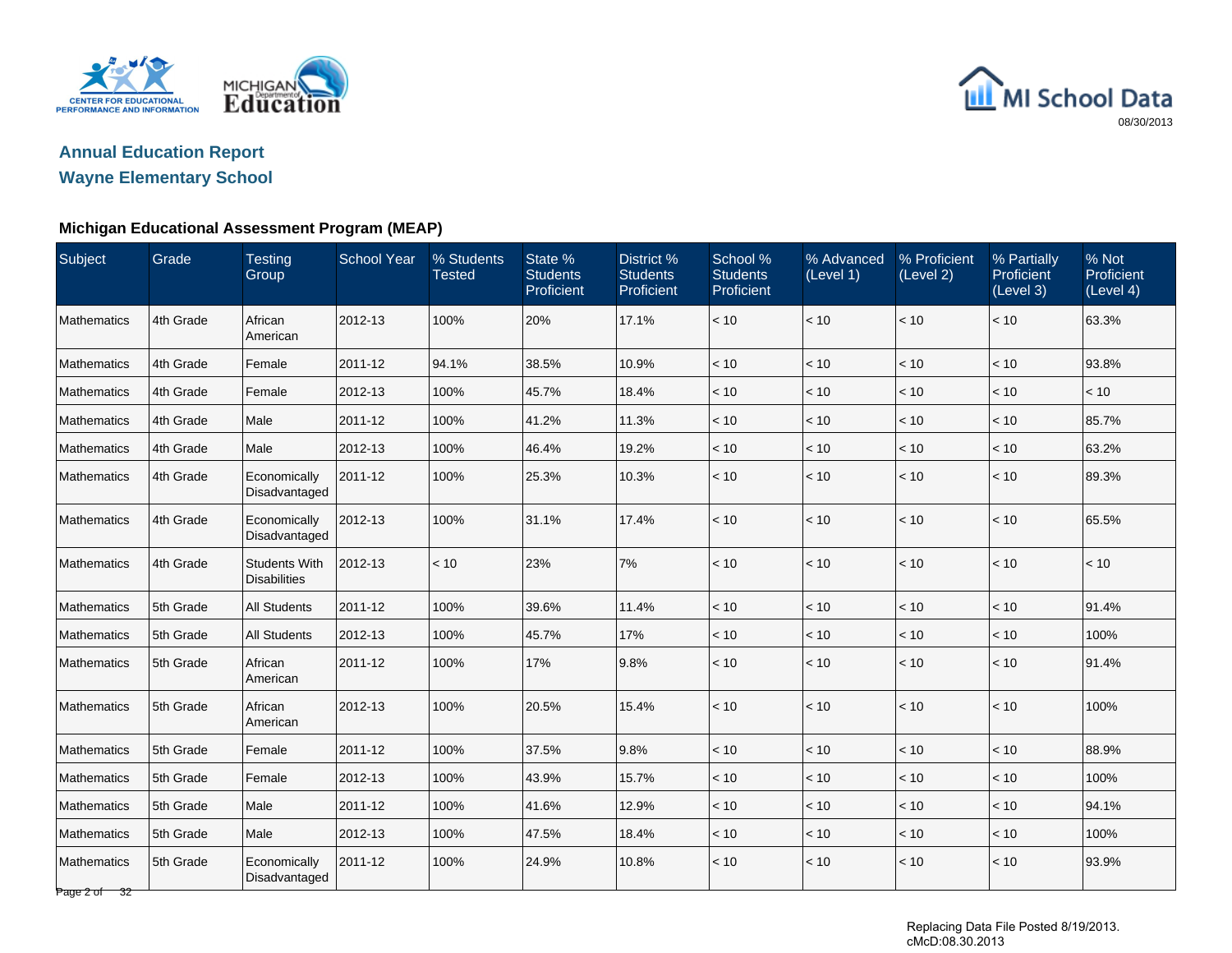

## **Annual Education Report**

## **Wayne Elementary School**

### **Michigan Educational Assessment Program (MEAP)**

| Subject     | Grade     | <b>Testing</b><br>Group                     | <b>School Year</b> | % Students<br><b>Tested</b> | State %<br><b>Students</b><br>Proficient | District %<br><b>Students</b><br>Proficient | School %<br><b>Students</b><br>Proficient | % Advanced<br>(Level 1) | % Proficient<br>(Level 2) | % Partially<br>Proficient<br>(Level 3) | % Not<br>Proficient<br>(Level 4) |
|-------------|-----------|---------------------------------------------|--------------------|-----------------------------|------------------------------------------|---------------------------------------------|-------------------------------------------|-------------------------|---------------------------|----------------------------------------|----------------------------------|
| Mathematics | 5th Grade | Economically<br>Disadvantaged               | 2012-13            | 100%                        | 30.3%                                    | 15.7%                                       | < 10                                      | < 10                    | < 10                      | < 10                                   | 100%                             |
| Mathematics | 5th Grade | <b>Students With</b><br><b>Disabilities</b> | 2011-12            | < 10                        | 16%                                      | 4.9%                                        | < 10                                      | < 10                    | < 10                      | < 10                                   | < 10                             |
| Reading     | 3rd Grade | <b>All Students</b>                         | 2011-12            | 100%                        | 62.4%                                    | 32.7%                                       | 27.3%                                     | < 10                    | 27.3%                     | 56.8%                                  | < 10                             |
| Reading     | 3rd Grade | <b>All Students</b>                         | 2012-13            | 97%                         | 66.5%                                    | 42.7%                                       | 40.6%                                     | < 10                    | 40.6%                     | 43.8%                                  | < 10                             |
| Reading     | 3rd Grade | African<br>American                         | 2011-12            | 100%                        | 38.4%                                    | 33%                                         | 27.3%                                     | < 10                    | 27.3%                     | 56.8%                                  | < 10                             |
| Reading     | 3rd Grade | African<br>American                         | 2012-13            | 96.9%                       | 44.8%                                    | 43.2%                                       | 41.9%                                     | $<10$                   | 41.9%                     | 45.2%                                  | $<10$                            |
| Reading     | 3rd Grade | White                                       | 2012-13            | < 10                        | 73%                                      | 41%                                         | < 10                                      | < 10                    | < 10                      | < 10                                   | < 10                             |
| Reading     | 3rd Grade | Female                                      | 2011-12            | 100%                        | 65.9%                                    | 36.2%                                       | < 10                                      | < 10                    | < 10                      | 54.5%                                  | < 10                             |
| Reading     | 3rd Grade | Female                                      | 2012-13            | 93.3%                       | 70.2%                                    | 45.7%                                       | $<10$                                     | < 10                    | $<10$                     | < 10                                   | $<10$                            |
| Reading     | 3rd Grade | Male                                        | 2011-12            | 100%                        | 59%                                      | 29.3%                                       | < 10                                      | < 10                    | < 10                      | 59.1%                                  | < 10                             |
| Reading     | 3rd Grade | Male                                        | 2012-13            | 100%                        | 63%                                      | 39.7%                                       | < 10                                      | < 10                    | < 10                      | < 10                                   | < 10                             |
| Reading     | 3rd Grade | Economically<br>Disadvantaged               | 2011-12            | 100%                        | 49.5%                                    | 31.3%                                       | 28.6%                                     | < 10                    | 28.6%                     | 54.8%                                  | < 10                             |
| Reading     | 3rd Grade | Economically<br>Disadvantaged               | 2012-13            | 100%                        | 53.8%                                    | 40.5%                                       | 43.3%                                     | < 10                    | 43.3%                     | 46.7%                                  | $<10$                            |
| Reading     | 3rd Grade | <b>Students With</b><br><b>Disabilities</b> | 2011-12            | < 10                        | 34.3%                                    | 18%                                         | < 10                                      | < 10                    | < 10                      | < 10                                   | < 10                             |
| Reading     | 3rd Grade | <b>Students With</b><br><b>Disabilities</b> | 2012-13            | < 10                        | 37.9%                                    | 31.2%                                       | < 10                                      | < 10                    | < 10                      | < 10                                   | < 10                             |
| Reading     | 4th Grade | <b>All Students</b>                         | 2011-12            | 96.8%                       | 67.7%                                    | 37.7%                                       | 36.7%                                     | < 10                    | 36.7%                     | 33.3%                                  | $<10$                            |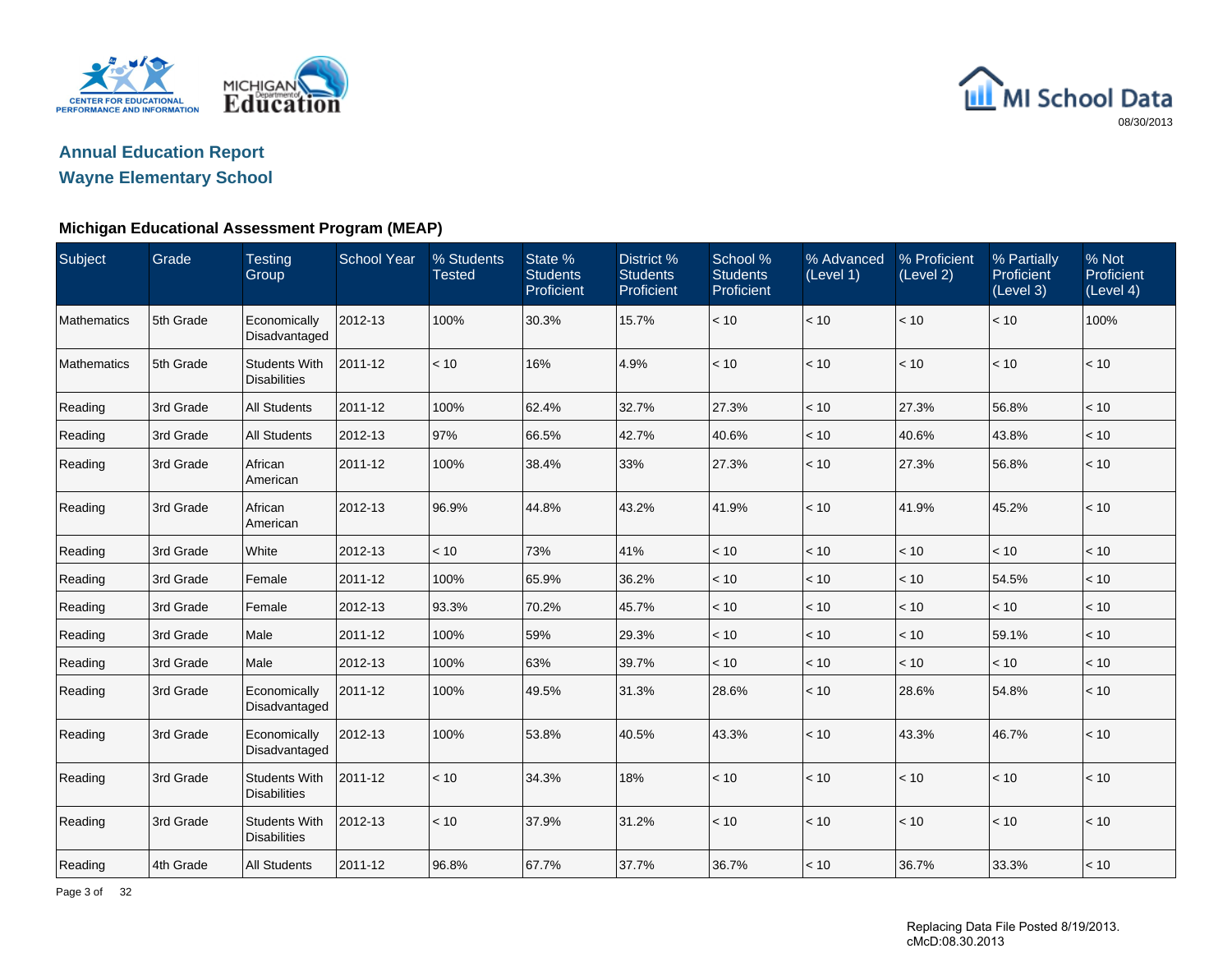

## **Annual Education Report**

## **Wayne Elementary School**

### **Michigan Educational Assessment Program (MEAP)**

| Subject                 | Grade     | <b>Testing</b><br>Group                     | <b>School Year</b> | % Students<br><b>Tested</b> | State %<br><b>Students</b><br>Proficient | District %<br><b>Students</b><br>Proficient | School %<br><b>Students</b><br>Proficient | % Advanced<br>(Level 1) | % Proficient<br>(Level 2) | % Partially<br>Proficient<br>(Level 3) | % Not<br>Proficient<br>(Level 4) |
|-------------------------|-----------|---------------------------------------------|--------------------|-----------------------------|------------------------------------------|---------------------------------------------|-------------------------------------------|-------------------------|---------------------------|----------------------------------------|----------------------------------|
| Reading                 | 4th Grade | <b>All Students</b>                         | 2012-13            | 100%                        | 68.1%                                    | 40.7%                                       | 36.7%                                     | $<10$                   | 36.7%                     | 60%                                    | < 10                             |
| Reading                 | 4th Grade | African<br>American                         | 2011-12            | 96.8%                       | 45.1%                                    | 36.8%                                       | 36.7%                                     | < 10                    | 36.7%                     | 33.3%                                  | < 10                             |
| Reading                 | 4th Grade | African<br>American                         | 2012-13            | 100%                        | 43%                                      | 39.6%                                       | 36.7%                                     | < 10                    | 36.7%                     | 60%                                    | < 10                             |
| Reading                 | 4th Grade | Female                                      | 2011-12            | 94.1%                       | 71.7%                                    | 44.1%                                       | < 10                                      | < 10                    | < 10                      | < 10                                   | < 10                             |
| Reading                 | 4th Grade | Female                                      | 2012-13            | 100%                        | 71.1%                                    | 43.7%                                       | < 10                                      | < 10                    | < 10                      | < 10                                   | < 10                             |
| Reading                 | 4th Grade | Male                                        | 2011-12            | 100%                        | 63.7%                                    | 31.1%                                       | < 10                                      | < 10                    | < 10                      | < 10                                   | < 10                             |
| Reading                 | 4th Grade | Male                                        | 2012-13            | 100%                        | 65.1%                                    | 37.7%                                       | < 10                                      | < 10                    | < 10                      | 63.2%                                  | < 10                             |
| Reading                 | 4th Grade | Economically<br>Disadvantaged               | 2011-12            | 100%                        | 55%                                      | 36.2%                                       | 35.7%                                     | < 10                    | 35.7%                     | $<10$                                  | < 10                             |
| Reading                 | 4th Grade | Economically<br>Disadvantaged               | 2012-13            | 100%                        | 55.1%                                    | 38.7%                                       | 37.9%                                     | < 10                    | 37.9%                     | 58.6%                                  | < 10                             |
| Reading                 | 4th Grade | <b>Students With</b><br><b>Disabilities</b> | 2012-13            | < 10                        | 38.3%                                    | 22.1%                                       | < 10                                      | < 10                    | < 10                      | $<10$                                  | < 10                             |
| Reading                 | 5th Grade | <b>All Students</b>                         | 2011-12            | 100%                        | 68.8%                                    | 40.6%                                       | 47.2%                                     | < 10                    | 41.7%                     | 33.3%                                  | < 10                             |
| Reading                 | 5th Grade | <b>All Students</b>                         | 2012-13            | 100%                        | 70.4%                                    | 44.5%                                       | < 10                                      | < 10                    | < 10                      | < 10                                   | < 10                             |
| Reading                 | 5th Grade | African<br>American                         | 2011-12            | 100%                        | 48.3%                                    | 39.3%                                       | 47.2%                                     | < 10                    | 41.7%                     | 33.3%                                  | < 10                             |
| Reading                 | 5th Grade | African<br>American                         | 2012-13            | 100%                        | 47.8%                                    | 44.3%                                       | < 10                                      | $<10$                   | < 10                      | < 10                                   | < 10                             |
| Reading                 | 5th Grade | Female                                      | 2011-12            | 100%                        | 71.7%                                    | 43.6%                                       | 55.6%                                     | < 10                    | < 10                      | < 10                                   | < 10                             |
| Reading                 | 5th Grade | Female                                      | 2012-13            | 100%                        | 74.1%                                    | 48.2%                                       | < 10                                      | < 10                    | < 10                      | < 10                                   | < 10                             |
| Reading<br>Page 4 of 32 | 5th Grade | Male                                        | 2011-12            | 100%                        | 65.9%                                    | 37.7%                                       | < 10                                      | < 10                    | < 10                      | < 10                                   | < 10                             |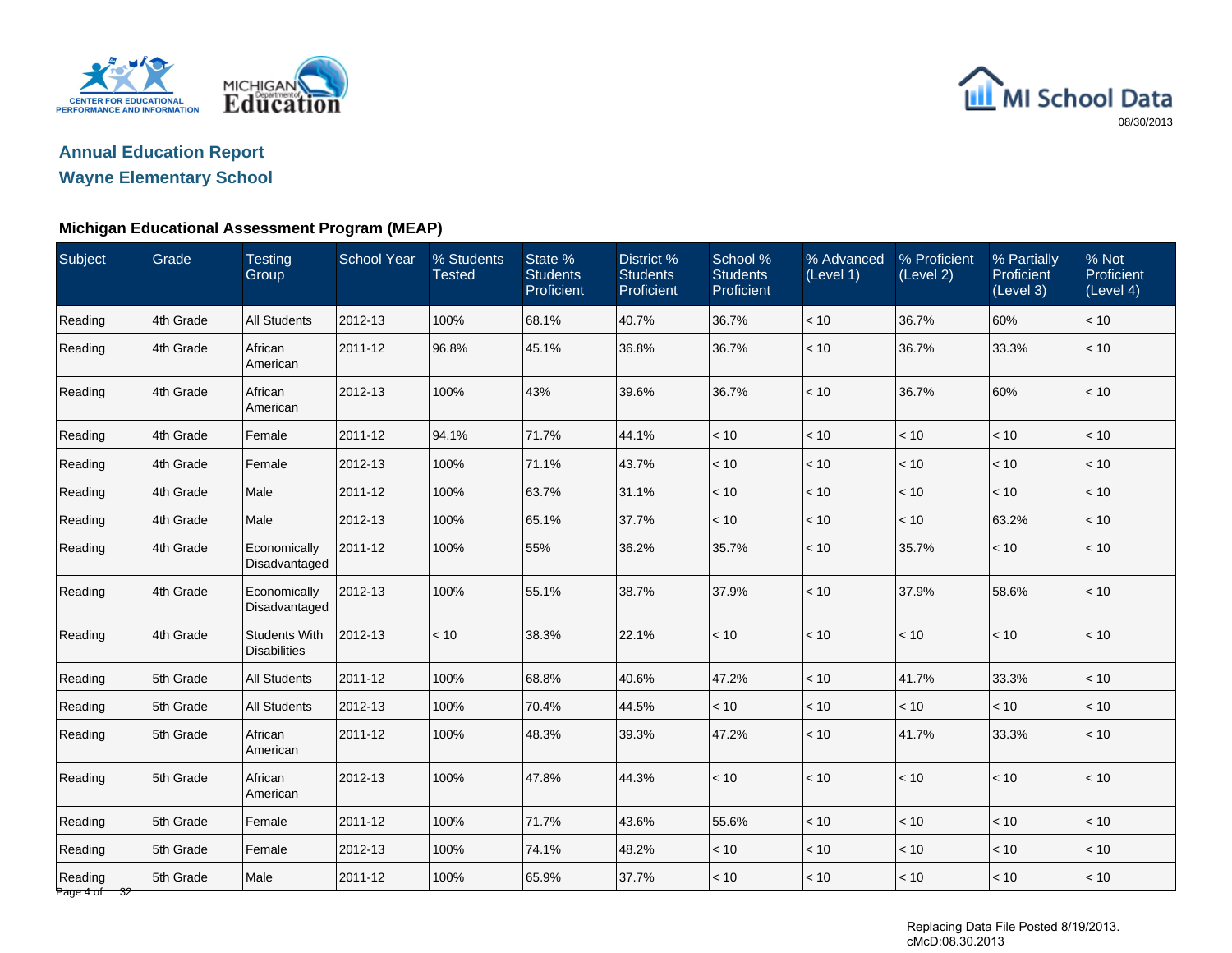

## **Annual Education Report**

## **Wayne Elementary School**

### **Michigan Educational Assessment Program (MEAP)**

| Subject                 | Grade     | <b>Testing</b><br>Group                     | <b>School Year</b> | % Students<br><b>Tested</b> | State %<br><b>Students</b><br>Proficient | District %<br><b>Students</b><br>Proficient | School %<br><b>Students</b><br>Proficient | % Advanced<br>(Level 1) | % Proficient<br>(Level 2) | % Partially<br>Proficient<br>(Level 3) | % Not<br>Proficient<br>(Level 4) |
|-------------------------|-----------|---------------------------------------------|--------------------|-----------------------------|------------------------------------------|---------------------------------------------|-------------------------------------------|-------------------------|---------------------------|----------------------------------------|----------------------------------|
| Reading                 | 5th Grade | Male                                        | 2012-13            | 100%                        | 66.8%                                    | 40.8%                                       | < 10                                      | < 10                    | < 10                      | < 10                                   | < 10                             |
| Reading                 | 5th Grade | Economically<br>Disadvantaged               | 2011-12            | 100%                        | 56.1%                                    | 39.1%                                       | 44.1%                                     | < 10                    | 38.2%                     | 35.3%                                  | < 10                             |
| Reading                 | 5th Grade | Economically<br>Disadvantaged               | 2012-13            | 100%                        | 57.9%                                    | 42.6%                                       | < 10                                      | < 10                    | < 10                      | < 10                                   | < 10                             |
| Reading                 | 5th Grade | <b>Students With</b><br><b>Disabilities</b> | 2011-12            | < 10                        | 34.2%                                    | 18.2%                                       | < 10                                      | < 10                    | < 10                      | $<10$                                  | < 10                             |
| Science                 | 5th Grade | <b>All Students</b>                         | 2011-12            | 100%                        | 15.3%                                    | 2.8%                                        | < 10                                      | $<10$                   | < 10                      | $<10$                                  | 88.1%                            |
| Science                 | 5th Grade | <b>All Students</b>                         | 2012-13            | 100%                        | 13.1%                                    | 2.3%                                        | < 10                                      | < 10                    | < 10                      | $<10$                                  | 100%                             |
| Science                 | 5th Grade | African<br>American                         | 2011-12            | 100%                        | 3.2%                                     | 2.9%                                        | < 10                                      | < 10                    | < 10                      | < 10                                   | 88.1%                            |
| Science                 | 5th Grade | African<br>American                         | 2012-13            | 100%                        | 2.6%                                     | 2.4%                                        | < 10                                      | < 10                    | < 10                      | < 10                                   | 100%                             |
| Science                 | 5th Grade | Female                                      | 2011-12            | 100%                        | 13.6%                                    | 2.6%                                        | < 10                                      | < 10                    | < 10                      | < 10                                   | 85%                              |
| Science                 | 5th Grade | Female                                      | 2012-13            | 100%                        | 11.6%                                    | 1.7%                                        | < 10                                      | < 10                    | < 10                      | < 10                                   | 100%                             |
| Science                 | 5th Grade | Male                                        | 2011-12            | 100%                        | 17%                                      | 3%                                          | < 10                                      | < 10                    | < 10                      | $<10$                                  | 90.9%                            |
| Science                 | 5th Grade | Male                                        | 2012-13            | 100%                        | 14.5%                                    | 2.8%                                        | < 10                                      | < 10                    | < 10                      | < 10                                   | 100%                             |
| Science                 | 5th Grade | Economically<br>Disadvantaged               | 2011-12            | 100%                        | 7%                                       | 2.3%                                        | < 10                                      | < 10                    | < 10                      | < 10                                   | 87.5%                            |
| Science                 | 5th Grade | Economically<br>Disadvantaged               | 2012-13            | 100%                        | 5.8%                                     | 1.9%                                        | < 10                                      | $<10$                   | $<10$                     | $<10$                                  | 100%                             |
| Science                 | 5th Grade | <b>Students With</b><br><b>Disabilities</b> | 2011-12            | < 10                        | 5.5%                                     | 1.7%                                        | < 10                                      | < 10                    | < 10                      | $<10$                                  | < 10                             |
| Science<br>Page 5 of 32 | 5th Grade | <b>Students With</b><br><b>Disabilities</b> | 2012-13            | < 10                        | 4.1%                                     | < 10                                        | < 10                                      | < 10                    | < 10                      | $<10$                                  | $<10$                            |

Replacing Data File Posted 8/19/2013. cMcD:08.30.2013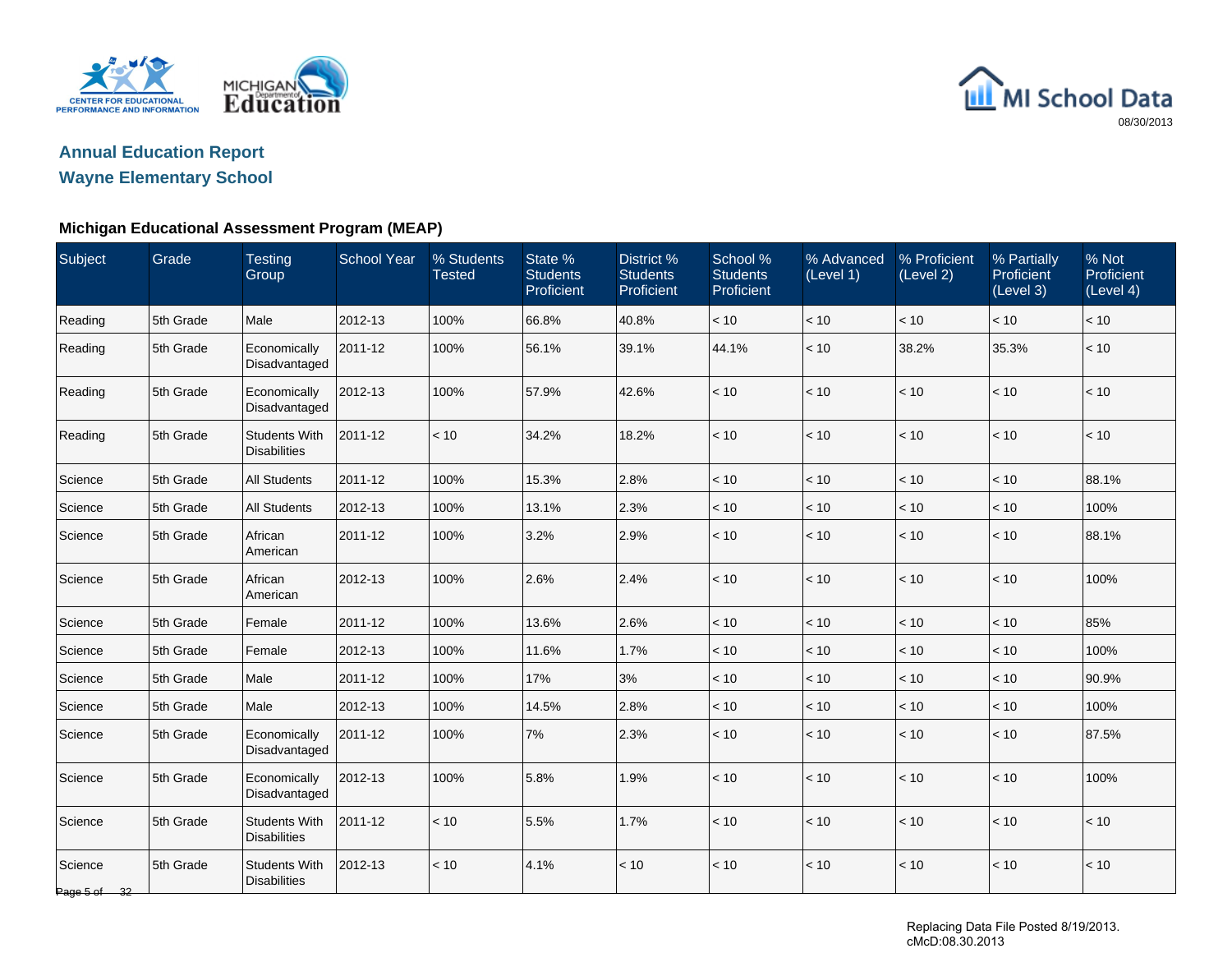



### **Michigan Merit Examination (MME)**

| Subject            | Grade <sup>1</sup> | <b>Testing</b><br>Group | <b>School Year</b> | % Students<br><b>Tested</b> | State %<br><b>Students</b><br><b>Proficient</b> | District %<br>Students<br><b>Proficient</b> | School %<br><b>Students</b><br>Proficient | % Advanced % Proficient<br>(Level 1) | (Level 2) | % Partially<br>Proficient<br>(Level 3) | % Not<br>Proficient<br>(Level 4) |
|--------------------|--------------------|-------------------------|--------------------|-----------------------------|-------------------------------------------------|---------------------------------------------|-------------------------------------------|--------------------------------------|-----------|----------------------------------------|----------------------------------|
| No Data to Display |                    |                         |                    |                             |                                                 |                                             |                                           |                                      |           |                                        |                                  |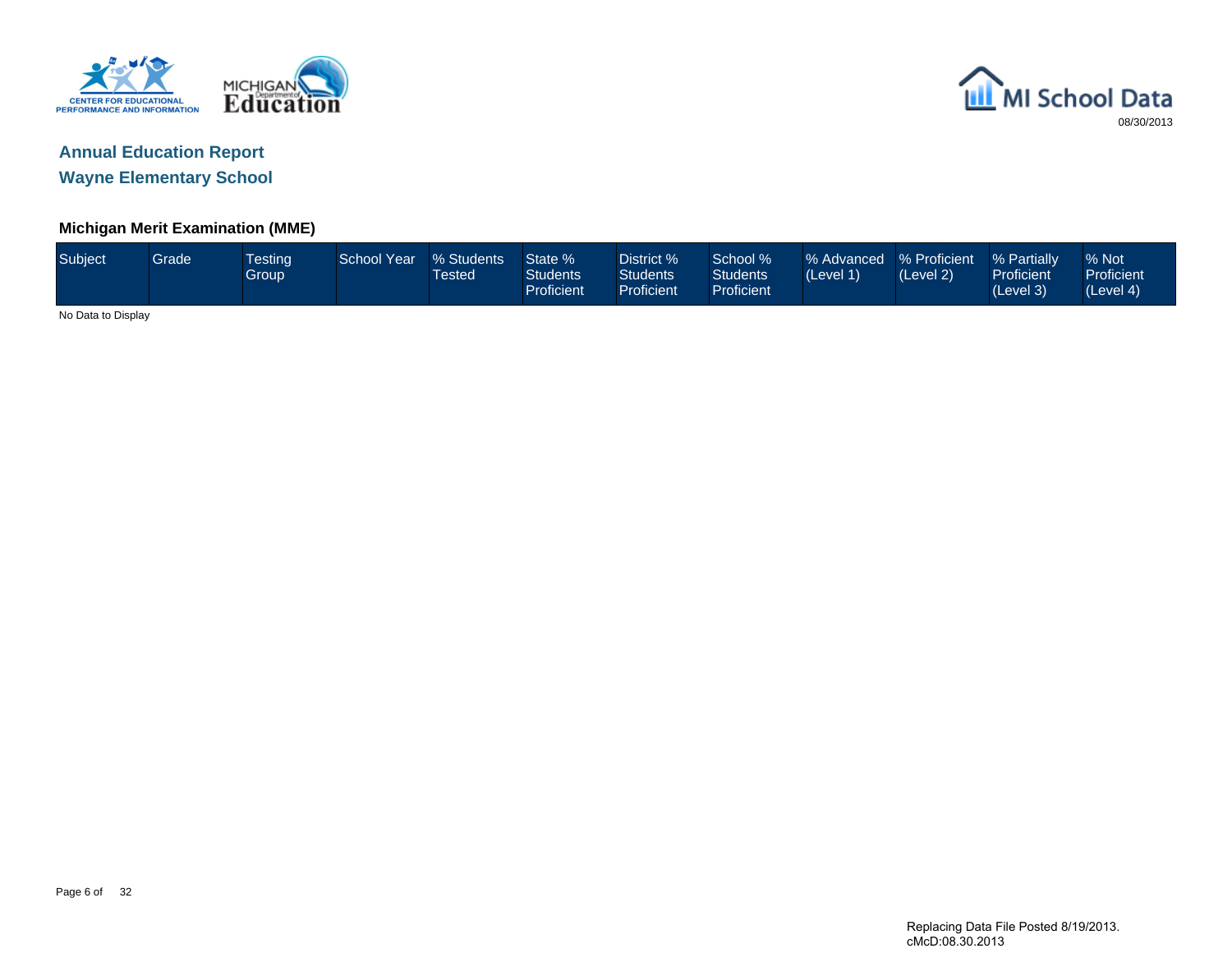



## **Wayne Elementary School**

| Subject            | Grade     | <b>Testing Group School Year</b> |         | % Students<br><b>Tested</b> | State %<br><b>Students</b><br>Proficient | District %<br><b>Students</b><br>Proficient | School %<br><b>Students</b><br>Proficient | % Exceeded | % Met | % Progressing |
|--------------------|-----------|----------------------------------|---------|-----------------------------|------------------------------------------|---------------------------------------------|-------------------------------------------|------------|-------|---------------|
| Mathematics        | 3rd Grade | <b>All Students</b>              | 2011-12 | 50%                         | 56.4%                                    | 45.3%                                       | < 10                                      | < 10       | < 10  | 100%          |
| Mathematics        | 3rd Grade | <b>All Students</b>              | 2012-13 | 100%                        | 63.7%                                    | 62.4%                                       | 100%                                      | < 10       | 100%  | < 10          |
| Mathematics        | 3rd Grade | African American   2011-12       |         | < 10                        | 47.2%                                    | 47.4%                                       | < 10                                      | < 10       | < 10  | < 10          |
| Mathematics        | 3rd Grade | African American 2012-13         |         | 100%                        | 56.5%                                    | 69.8%                                       | 100%                                      | < 10       | 100%  | < 10          |
| Mathematics        | 3rd Grade | Female                           | 2012-13 | < 10                        | 58.4%                                    | 52.5%                                       | < 10                                      | < 10       | < 10  | < 10          |
| <b>Mathematics</b> | 3rd Grade | Male                             | 2011-12 | < 10                        | 62.6%                                    | 45.7%                                       | < 10                                      | < 10       | < 10  | < 10          |
| Mathematics        | 3rd Grade | Male                             | 2012-13 | 100%                        | 66.4%                                    | 67.1%                                       | 100%                                      | $ $ < 10   | 100%  | < 10          |
| Mathematics        | 3rd Grade | Economically<br>Disadvantaged    | 2011-12 | < 10                        | 57.7%                                    | 42.7%                                       | < 10                                      | $\leq 10$  | < 10  | < 10          |
| Mathematics        | 3rd Grade | Economically<br>Disadvantaged    | 2012-13 | 100%                        | 62.4%                                    | 66%                                         | 100%                                      | $ $ < 10   | 100%  | < 10          |
| Mathematics        | 4th Grade | <b>All Students</b>              | 2011-12 | 100%                        | 55.1%                                    | 46.4%                                       | 80%                                       | $ $ < 10   | 80%   | 20%           |
| Mathematics        | 4th Grade | <b>All Students</b>              | 2012-13 | 80%                         | 57.5%                                    | 48.8%                                       | 75%                                       | < 10       | 75%   | < 10          |
| Mathematics        | 4th Grade | African American 2011-12         |         | 100%                        | 49%                                      | 46.8%                                       | 80%                                       | < 10       | 80%   | < 10          |
| Mathematics        | 4th Grade | African American 2012-13         |         | 80%                         | 47%                                      | 50.4%                                       | 75%                                       | < 10       | 75%   | < 10          |
| Mathematics        | 4th Grade | Female                           | 2011-12 | 100%                        | 53.4%                                    | 39.5%                                       | < 10                                      | < 10       | < 10  | < 10          |
| Mathematics        | 4th Grade | Female                           | 2012-13 | 100%                        | 56.8%                                    | 60%                                         | 66.7%                                     | < 10       | 66.7% | < 10          |
| Mathematics        | 4th Grade | Male                             | 2011-12 | 100%                        | 58.9%                                    | 49%                                         | 100%                                      | < 10       | 100%  | < 10          |
| Mathematics        | 4th Grade | Male                             | 2012-13 | < 10                        | 57.9%                                    | 42.6%                                       | < 10                                      | $ $ < 10   | < 10  | < 10          |
| Mathematics        | 4th Grade | Economically<br>Disadvantaged    | 2011-12 | 100%                        | 54.6%                                    | 43.1%                                       | 80%                                       | < 10       | 80%   | < 10          |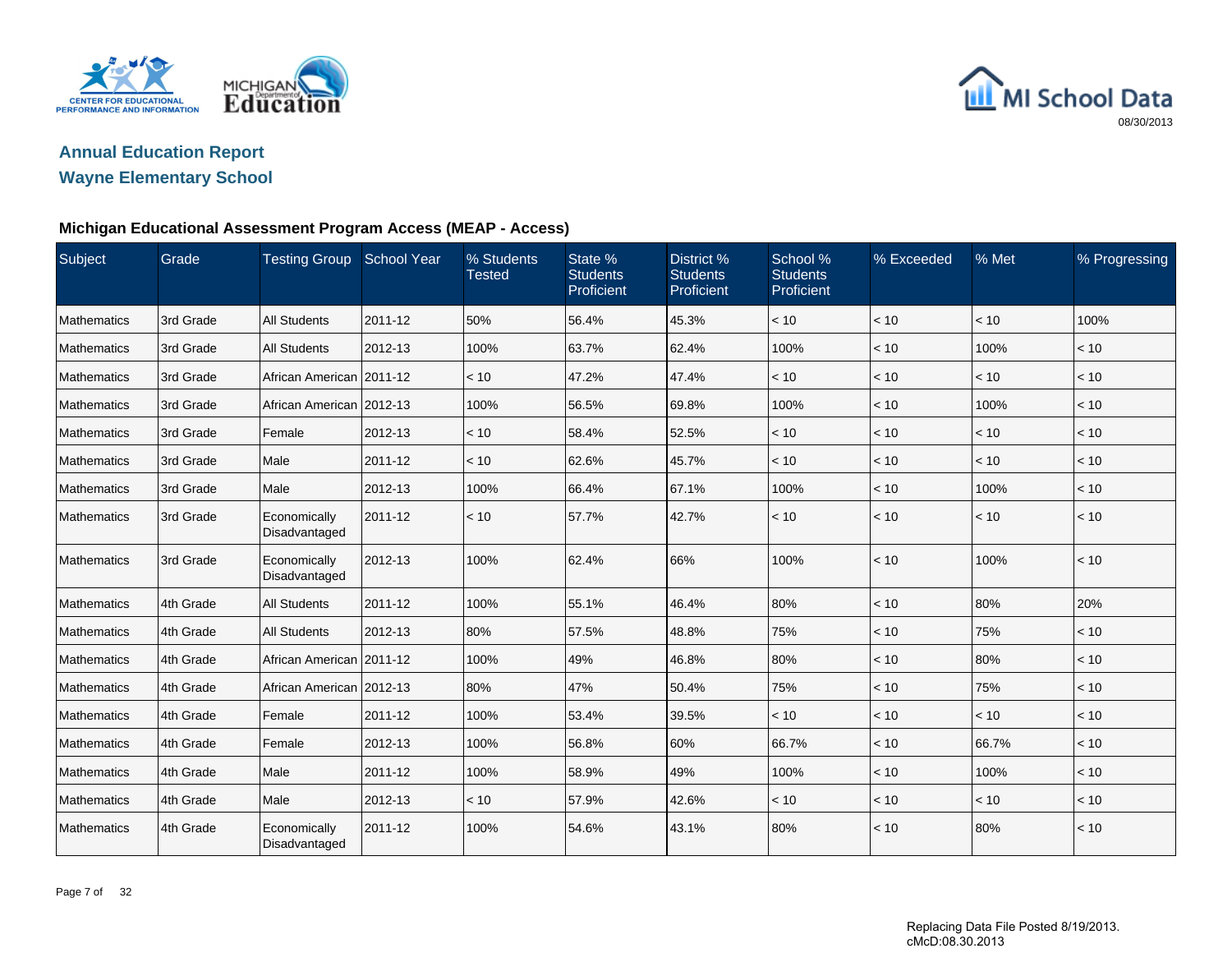



## **Wayne Elementary School**

| Subject     | Grade     | Testing Group School Year     |         | % Students<br><b>Tested</b> | State %<br><b>Students</b><br>Proficient | District %<br><b>Students</b><br>Proficient | School %<br><b>Students</b><br>Proficient | % Exceeded | % Met | % Progressing |
|-------------|-----------|-------------------------------|---------|-----------------------------|------------------------------------------|---------------------------------------------|-------------------------------------------|------------|-------|---------------|
| Mathematics | 4th Grade | Economically<br>Disadvantaged | 2012-13 | 100%                        | 55.5%                                    | 50%                                         | 75%                                       | < 10       | 75%   | < 10          |
| Mathematics | 5th Grade | <b>All Students</b>           | 2011-12 | 100%                        | 59.9%                                    | 43.3%                                       | 57.1%                                     | < 10       | 57.1% | 42.9%         |
| Mathematics | 5th Grade | <b>All Students</b>           | 2012-13 | 100%                        | 58.5%                                    | 49%                                         | 66.7%                                     | < 10       | 66.7% | 33.3%         |
| Mathematics | 5th Grade | African American   2011-12    |         | 100%                        | 50.9%                                    | 40.2%                                       | 57.1%                                     | < 10       | 57.1% | 42.9%         |
| Mathematics | 5th Grade | African American 2012-13      |         | 100%                        | 47.4%                                    | 48.8%                                       | 66.7%                                     | < 10       | 66.7% | 33.3%         |
| Mathematics | 5th Grade | Female                        | 2011-12 | < 10                        | 59.2%                                    | 37.2%                                       | < 10                                      | < 10       | < 10  | < 10          |
| Mathematics | 5th Grade | Female                        | 2012-13 | 100%                        | 55.1%                                    | 53.6%                                       | < 10                                      | < 10       | < 10  | 66.7%         |
| Mathematics | 5th Grade | Male                          | 2011-12 | 100%                        | 64%                                      | 50%                                         | 60%                                       | < 10       | 60%   | 40%           |
| Mathematics | 5th Grade | Male                          | 2012-13 | 100%                        | 60.4%                                    | 46.5%                                       | 100%                                      | < 10       | 100%  | < 10          |
| Mathematics | 5th Grade | Economically<br>Disadvantaged | 2011-12 | 100%                        | 59.3%                                    | 44.9%                                       | 57.1%                                     | $ $ < 10   | 57.1% | 42.9%         |
| Mathematics | 5th Grade | Economically<br>Disadvantaged | 2012-13 | 100%                        | 55.7%                                    | 49.4%                                       | 66.7%                                     | < 10       | 66.7% | 33.3%         |
| Reading     | 3rd Grade | <b>All Students</b>           | 2011-12 | 50%                         | 42.1%                                    | 44.6%                                       | < 10                                      | < 10       | < 10  | 100%          |
| Reading     | 3rd Grade | <b>All Students</b>           | 2012-13 | 100%                        | 39.3%                                    | 41.4%                                       | 33.3%                                     | 33.3%      | < 10  | 66.7%         |
| Reading     | 3rd Grade | African American   2011-12    |         | < 10                        | 43.5%                                    | 47.5%                                       | < 10                                      | < 10       | < 10  | < 10          |
| Reading     | 3rd Grade | African American 2012-13      |         | 100%                        | 34.2%                                    | 44.4%                                       | 33.3%                                     | 33.3%      | < 10  | 66.7%         |
| Reading     | 3rd Grade | Female                        | 2012-13 | < 10                        | 41.5%                                    | 38.1%                                       | < 10                                      | < 10       | < 10  | < 10          |
| Reading     | 3rd Grade | Male                          | 2011-12 | < 10                        | 40.8%                                    | 40.6%                                       | < 10                                      | < 10       | < 10  | < 10          |
| Reading     | 3rd Grade | Male                          | 2012-13 | 100%                        | 38.3%                                    | 43%                                         | < 10                                      | $ $ < 10   | < 10  | 80%           |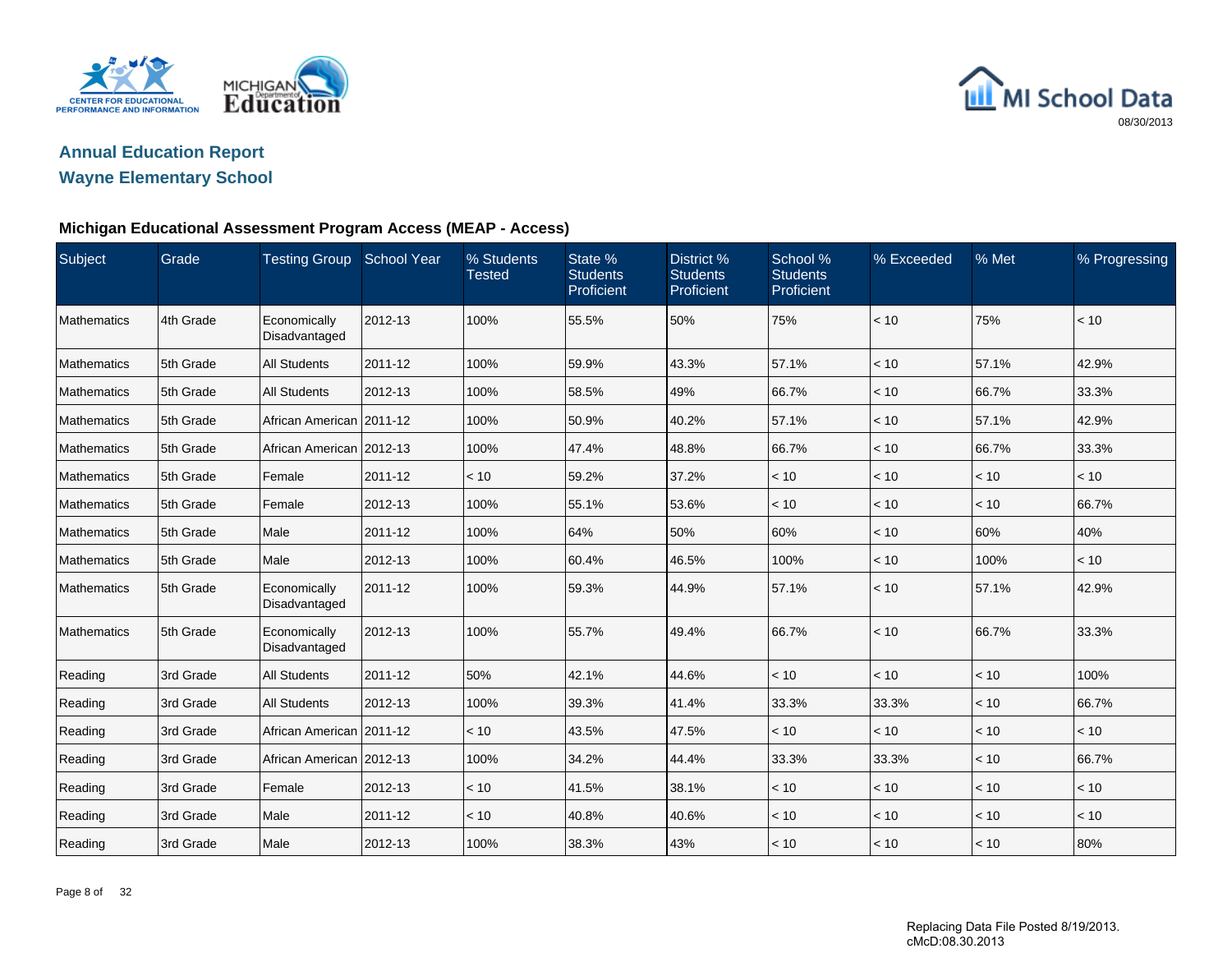



## **Wayne Elementary School**

| Subject | Grade     | Testing Group School Year     |         | % Students<br><b>Tested</b> | State %<br><b>Students</b><br>Proficient | District %<br><b>Students</b><br>Proficient | School %<br><b>Students</b><br>Proficient | % Exceeded | $%$ Met | % Progressing |
|---------|-----------|-------------------------------|---------|-----------------------------|------------------------------------------|---------------------------------------------|-------------------------------------------|------------|---------|---------------|
| Reading | 3rd Grade | Economically<br>Disadvantaged | 2011-12 | < 10                        | 39.1%                                    | 42.3%                                       | < 10                                      | < 10       | < 10    | < 10          |
| Reading | 3rd Grade | Economically<br>Disadvantaged | 2012-13 | 100%                        | 34.6%                                    | 43.1%                                       | 33.3%                                     | 33.3%      | < 10    | 66.7%         |
| Reading | 4th Grade | <b>All Students</b>           | 2011-12 | 100%                        | 45.8%                                    | 38.1%                                       | 20%                                       | < 10       | 20%     | 80%           |
| Reading | 4th Grade | <b>All Students</b>           | 2012-13 | 80%                         | 46.3%                                    | 39.9%                                       | 75%                                       | 50%        | < 10    | < 10          |
| Reading | 4th Grade | African American   2011-12    |         | 100%                        | 39.7%                                    | 39.2%                                       | < 10                                      | < 10       | < 10    | 80%           |
| Reading | 4th Grade | African American 2012-13      |         | 80%                         | 36.3%                                    | 45.1%                                       | 75%                                       | 50%        | < 10    | < 10          |
| Reading | 4th Grade | Female                        | 2011-12 | 100%                        | 46.6%                                    | 44.4%                                       | < 10                                      | < 10       | < 10    | < 10          |
| Reading | 4th Grade | Female                        | 2012-13 | 100%                        | 50.8%                                    | 45.8%                                       | 66.7%                                     | < 10       | < 10    | < 10          |
| Reading | 4th Grade | Male                          | 2011-12 | 100%                        | 47.6%                                    | 34.3%                                       | < 10                                      | < 10       | < 10    | 100%          |
| Reading | 4th Grade | Male                          | 2012-13 | < 10                        | 44%                                      | 36.7%                                       | < 10                                      | < 10       | $<10$   | < 10          |
| Reading | 4th Grade | Economically<br>Disadvantaged | 2011-12 | 100%                        | 44.5%                                    | 35.6%                                       | < 10                                      | < 10       | < 10    | 80%           |
| Reading | 4th Grade | Economically<br>Disadvantaged | 2012-13 | 100%                        | 43.3%                                    | 38.9%                                       | 75%                                       | 50%        | < 10    | < 10          |
| Reading | 5th Grade | <b>All Students</b>           | 2011-12 | 100%                        | 55%                                      | 40.6%                                       | 42.9%                                     | 28.6%      | 14.3%   | 57.1%         |
| Reading | 5th Grade | <b>All Students</b>           | 2012-13 | 100%                        | 59.8%                                    | 53.3%                                       | 83.3%                                     | 33.3%      | 50%     | < 10          |
| Reading | 5th Grade | African American   2011-12    |         | 100%                        | 47.3%                                    | 40.5%                                       | 42.9%                                     | 28.6%      | < 10    | 57.1%         |
| Reading | 5th Grade | African American 2012-13      |         | 100%                        | 50.4%                                    | 53.4%                                       | 83.3%                                     | 33.3%      | 50%     | < 10          |
| Reading | 5th Grade | Female                        | 2011-12 | < 10                        | 57.3%                                    | 44.4%                                       | < 10                                      | < 10       | < 10    | < 10          |
| Reading | 5th Grade | Female                        | 2012-13 | 100%                        | 64.2%                                    | 61.8%                                       | 100%                                      | < 10       | 66.7%   | < 10          |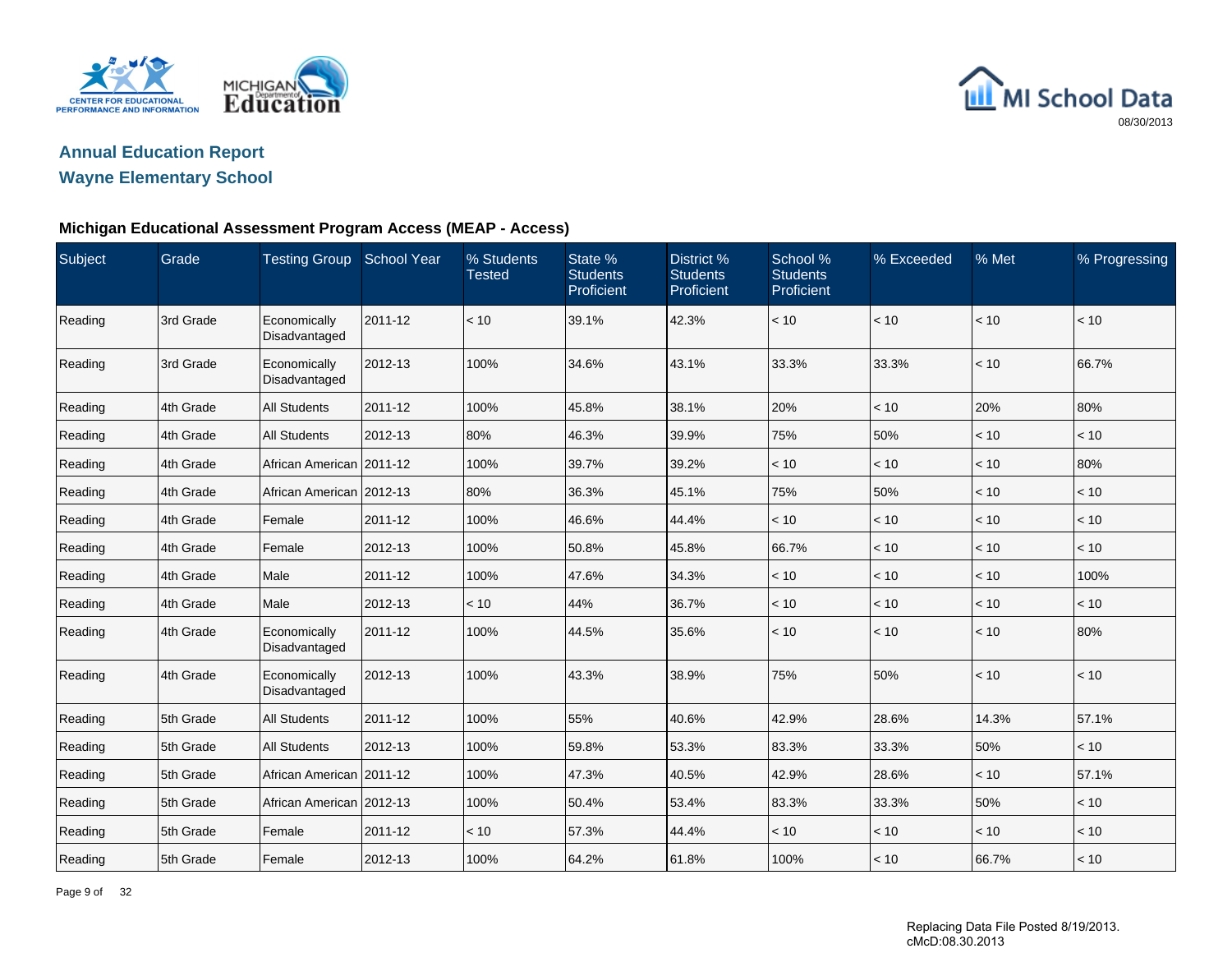



| Subject | Grade      | Testing Group School Year     |         | % Students<br><b>Tested</b> | State %<br><b>Students</b><br>Proficient | District %<br><b>Students</b><br>Proficient | School %<br><b>Students</b><br><b>Proficient</b> | % Exceeded   | % Met     | % Progressing |
|---------|------------|-------------------------------|---------|-----------------------------|------------------------------------------|---------------------------------------------|--------------------------------------------------|--------------|-----------|---------------|
| Reading | 15th Grade | Male                          | 2011-12 | 100%                        | 56.8%                                    | 38.9%                                       | 40%                                              | 40%          | $\leq 10$ | 60%           |
| Reading | 5th Grade  | Male                          | 2012-13 | 100%                        | 57.4%                                    | 48.9%                                       | 66.7%                                            | $\vert$ < 10 | $ $ < 10  | < 10          |
| Reading | 15th Grade | Economically<br>Disadvantaged | 2011-12 | 100%                        | 52.8%                                    | 41.9%                                       | 42.9%                                            | 28.6%        | $\leq 10$ | 57.1%         |
| Reading | 15th Grade | Economically<br>Disadvantaged | 2012-13 | 100%                        | 58%                                      | 52%                                         | 83.3%                                            | 33.3%        | 50%       | < 10          |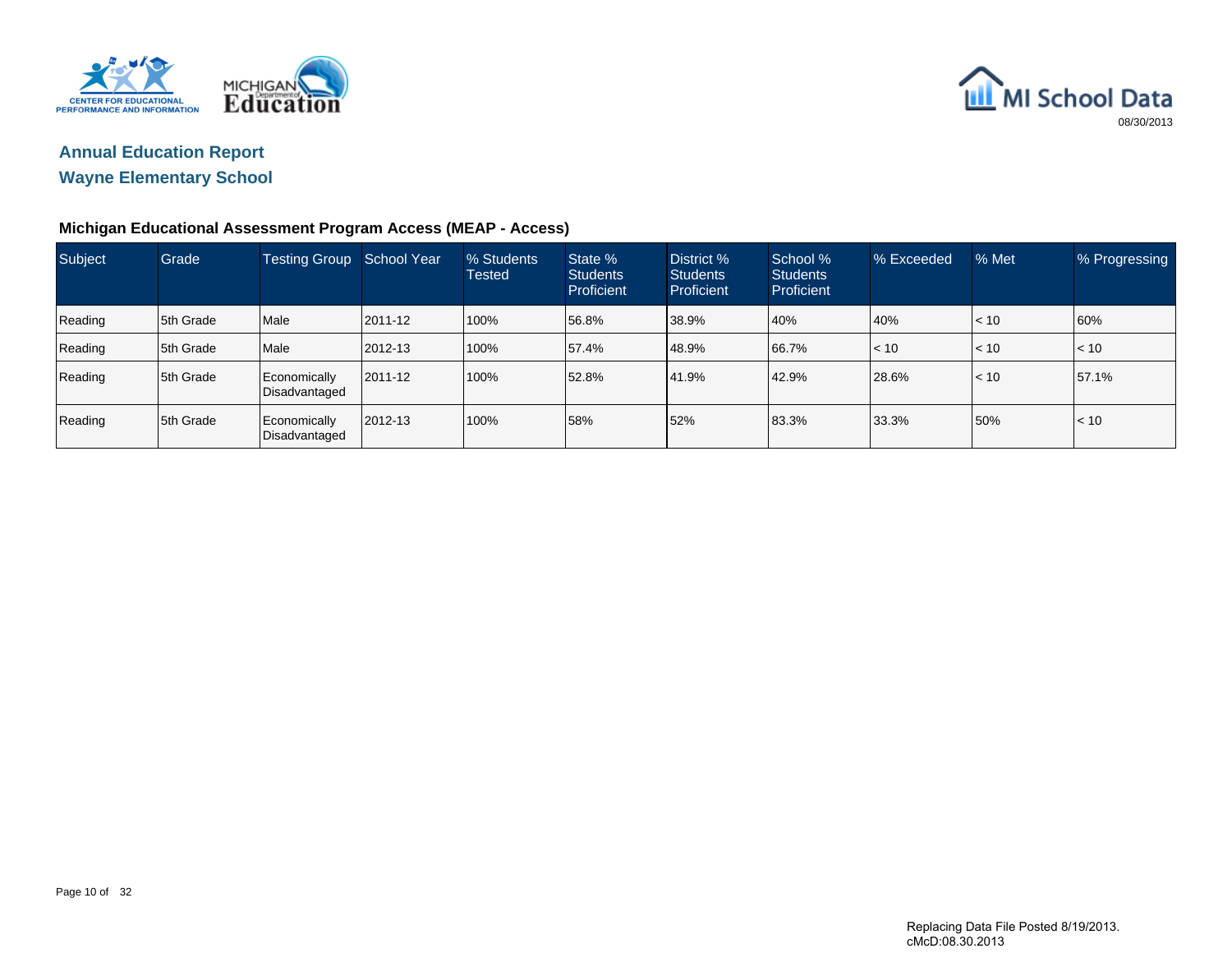

### **Annual Education ReportWayne Elementary School**

### **MI-Access Functional Independence**

| Subject            | Grade     | <b>Testing Group School Year</b> |         | % Students<br><b>Tested</b> | State %<br><b>Students</b><br>Proficient | District %<br><b>Students</b><br>Proficient | School %<br><b>Students</b><br>Proficient | % Surpassed<br>(Level 1) | % Attained<br>(Level 2) | % Emerging<br>(Level 3) |
|--------------------|-----------|----------------------------------|---------|-----------------------------|------------------------------------------|---------------------------------------------|-------------------------------------------|--------------------------|-------------------------|-------------------------|
| <b>Mathematics</b> | 3rd Grade | <b>All Students</b>              | 2011-12 | < 10                        | 72%                                      | 1082.2%                                     | < 10                                      | < 10                     | < 10                    | < 10                    |
| <b>Mathematics</b> | 3rd Grade | <b>All Students</b>              | 2012-13 | < 10                        | 77.5%                                    | 1540.3%                                     | < 10                                      | < 10                     | < 10                    | < 10                    |
| Reading            | 3rd Grade | <b>All Students</b>              | 2011-12 | < 10                        | 75.5%                                    | 1211.7%                                     | < 10                                      | < 10                     | < 10                    | < 10                    |
| Reading            | 3rd Grade | <b>All Students</b>              | 2012-13 | < 10                        | 81.7%                                    | 1766.2%                                     | < 10                                      | < 10                     | < 10                    | < 10                    |
| <b>Mathematics</b> | 3rd Grade | African American   2011-12       |         | < 10                        | 64.4%                                    | 277.1%                                      | < 10                                      | < 10                     | < 10                    | < 10                    |
| Mathematics        | 3rd Grade | African American   2012-13       |         | < 10                        | 68.8%                                    | 410.3%                                      | < 10                                      | < 10                     | < 10                    | < 10                    |
| Reading            | 3rd Grade | African American   2011-12       |         | < 10                        | 65.5%                                    | 281.6%                                      | < 10                                      | < 10                     | < 10                    | < 10                    |
| Reading            | 3rd Grade | African American 2012-13         |         | < 10                        | 73.2%                                    | 449.2%                                      | < 10                                      | < 10                     | < 10                    | < 10                    |
| <b>Mathematics</b> | 3rd Grade | Male                             | 2011-12 | < 10                        | 73.1%                                    | 1094.9%                                     | < 10                                      | < 10                     | < 10                    | < 10                    |
| <b>Mathematics</b> | 3rd Grade | Male                             | 2012-13 | < 10                        | 77.8%                                    | 1518.2%                                     | < 10                                      | < 10                     | < 10                    | < 10                    |
| Reading            | 3rd Grade | Male                             | 2011-12 | < 10                        | 74.1%                                    | 1231.1%                                     | < 10                                      | < 10                     | < 10                    | < 10                    |
| Reading            | 3rd Grade | Male                             | 2012-13 | < 10                        | 81.7%                                    | 1795.5%                                     | < 10                                      | < 10                     | < 10                    | < 10                    |
| Mathematics        | 3rd Grade | Economically<br>Disadvantaged    | 2011-12 | < 10                        | 72.1%                                    | 870.2%                                      | < 10                                      | < 10                     | < 10                    | < 10                    |
| <b>Mathematics</b> | 3rd Grade | Economically<br>Disadvantaged    | 2012-13 | < 10                        | 78.5%                                    | 1370.2%                                     | < 10                                      | < 10                     | < 10                    | < 10                    |
| Reading            | 3rd Grade | Economically<br>Disadvantaged    | 2011-12 | < 10                        | 74.1%                                    | 958.6%                                      | < 10                                      | < 10                     | < 10                    | < 10                    |
| Reading            | 3rd Grade | Economically<br>Disadvantaged    | 2012-13 | < 10                        | 81.2%                                    | 1539.7%                                     | < 10                                      | < 10                     | < 10                    | < 10                    |
| Mathematics        | 4th Grade | <b>All Students</b>              | 2011-12 | < 10                        | 81.9%                                    | 1443.2%                                     | < 10                                      | < 10                     | < 10                    | < 10                    |
| Mathematics        | 4th Grade | <b>All Students</b>              | 2012-13 | < 10                        | 79.4%                                    | 1509.5%                                     | < 10                                      | < 10                     | < 10                    | < 10                    |

Page 11 of 32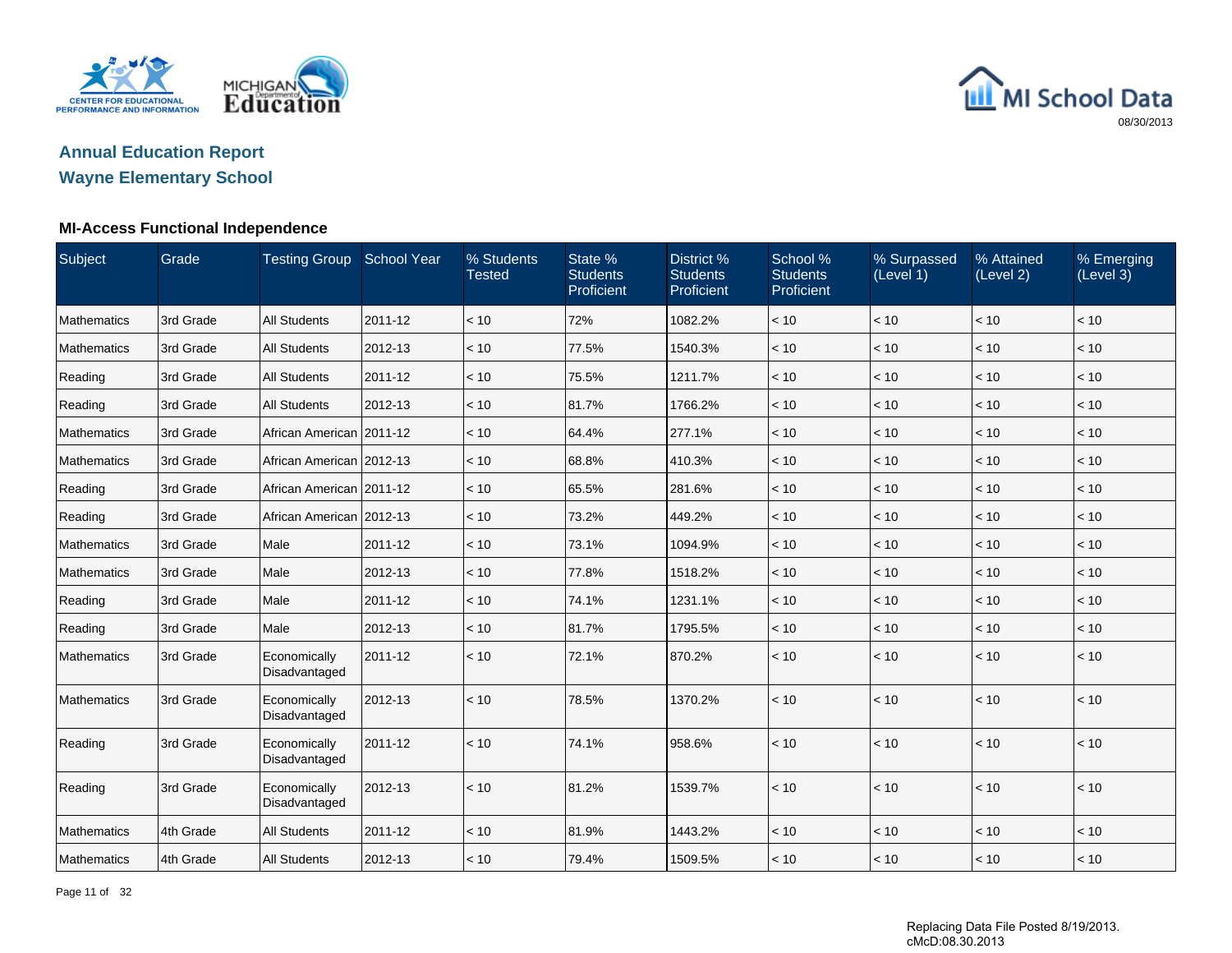



### **MI-Access Functional Independence**

| Subject     | Grade     | <b>Testing Group</b>          | <b>School Year</b> | % Students<br><b>Tested</b> | State %<br><b>Students</b><br>Proficient | District %<br><b>Students</b><br>Proficient | School %<br><b>Students</b><br>Proficient | % Surpassed<br>(Level 1) | % Attained<br>(Level 2) | % Emerging<br>(Level 3) |
|-------------|-----------|-------------------------------|--------------------|-----------------------------|------------------------------------------|---------------------------------------------|-------------------------------------------|--------------------------|-------------------------|-------------------------|
| Reading     | 4th Grade | <b>All Students</b>           | 2011-12            | < 10                        | 72.5%                                    | 1437.5%                                     | < 10                                      | < 10                     | < 10                    | < 10                    |
| Reading     | 4th Grade | <b>All Students</b>           | 2012-13            | < 10                        | 75.1%                                    | 1538.7%                                     | < 10                                      | < 10                     | < 10                    | < 10                    |
| Mathematics | 4th Grade | African American 2011-12      |                    | < 10                        | 77.5%                                    | 385.7%                                      | $<10$                                     | < 10                     | < 10                    | < 10                    |
| Mathematics | 4th Grade | African American   2012-13    |                    | < 10                        | 76.4%                                    | 430%                                        | < 10                                      | < 10                     | < 10                    | < 10                    |
| Reading     | 4th Grade | African American              | 2011-12            | < 10                        | 63.8%                                    | 335.7%                                      | < 10                                      | < 10                     | < 10                    | < 10                    |
| Reading     | 4th Grade | African American 2012-13      |                    | < 10                        | 75.6%                                    | 436.6%                                      | $<10$                                     | < 10                     | < 10                    | < 10                    |
| Mathematics | 4th Grade | Female                        | 2011-12            | < 10                        | 81.6%                                    | 1674.1%                                     | < 10                                      | < 10                     | < 10                    | < 10                    |
| Reading     | 4th Grade | Female                        | 2011-12            | < 10                        | 72.9%                                    | 1646.2%                                     | < 10                                      | < 10                     | < 10                    | < 10                    |
| Mathematics | 4th Grade | Male                          | 2011-12            | < 10                        | 82%                                      | 1341%                                       | < 10                                      | < 10                     | < 10                    | < 10                    |
| Mathematics | 4th Grade | Male                          | 2012-13            | < 10                        | 81.6%                                    | 1677.3%                                     | < 10                                      | < 10                     | < 10                    | < 10                    |
| Reading     | 4th Grade | Male                          | 2011-12            | < 10                        | 72.2%                                    | 1350%                                       | < 10                                      | < 10                     | < 10                    | < 10                    |
| Reading     | 4th Grade | Male                          | 2012-13            | < 10                        | 75.6%                                    | 1756.8%                                     | < 10                                      | < 10                     | < 10                    | < 10                    |
| Mathematics | 4th Grade | Economically<br>Disadvantaged | 2011-12            | < 10                        | 83.5%                                    | 1331.1%                                     | < 10                                      | < 10                     | < 10                    | < 10                    |
| Mathematics | 4th Grade | Economically<br>Disadvantaged | 2012-13            | < 10                        | 79.7%                                    | 1220.6%                                     | < 10                                      | < 10                     | < 10                    | < 10                    |
| Reading     | 4th Grade | Economically<br>Disadvantaged | 2011-12            | < 10                        | 72.4%                                    | 1277%                                       | < 10                                      | < 10                     | < 10                    | < 10                    |
| Reading     | 4th Grade | Economically<br>Disadvantaged | 2012-13            | < 10                        | 74.8%                                    | 1233.3%                                     | < 10                                      | < 10                     | < 10                    | < 10                    |
| Mathematics | 5th Grade | <b>All Students</b>           | 2011-12            | < 10                        | 69.9%                                    | 1145.7%                                     | < 10                                      | < 10                     | < 10                    | < 10                    |
| Mathematics | 5th Grade | <b>All Students</b>           | 2012-13            | < 10                        | 68.4%                                    | 1133.7%                                     | < 10                                      | < 10                     | < 10                    | < 10                    |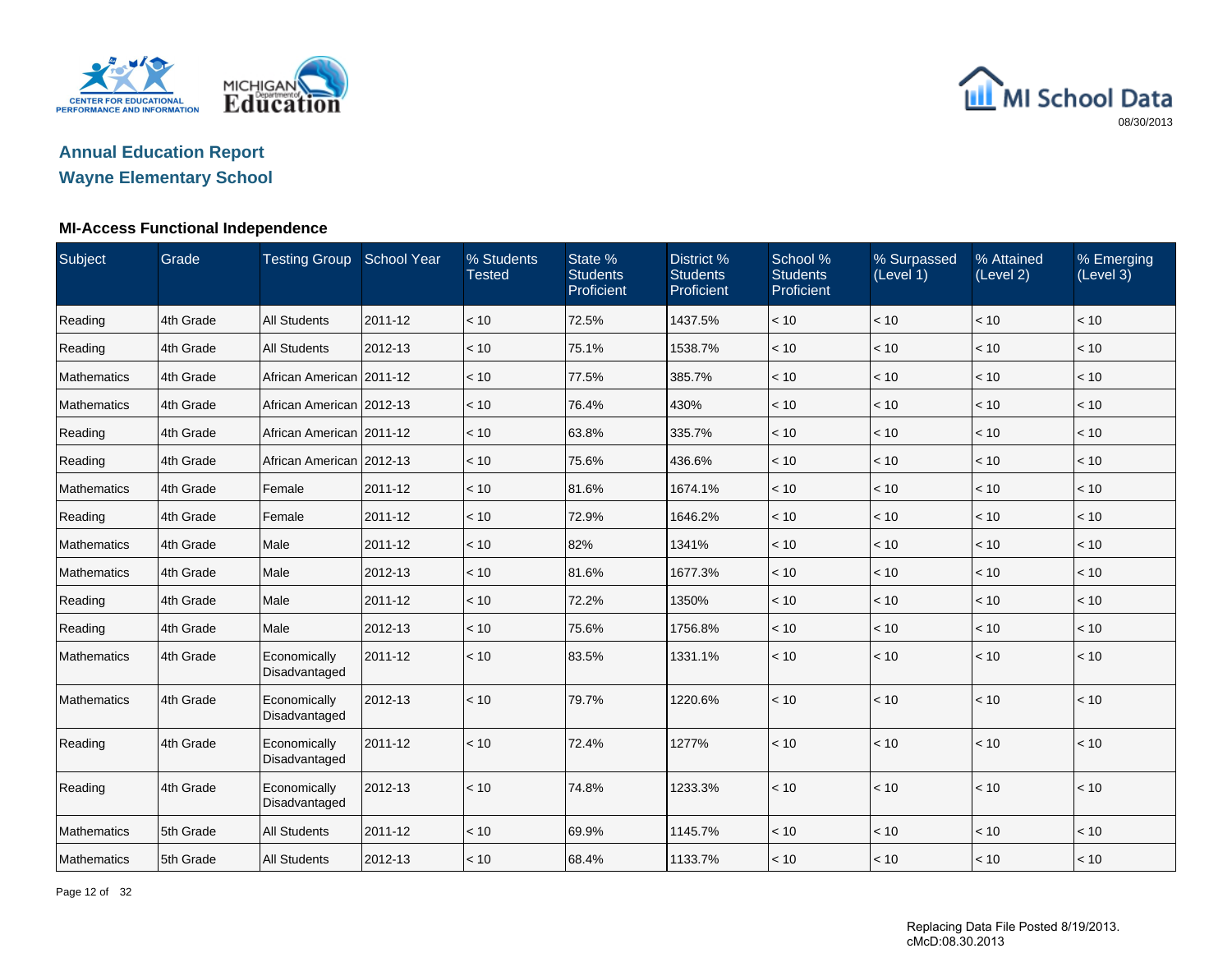



### **MI-Access Functional Independence**

| Subject            | Grade     | <b>Testing Group</b>          | <b>School Year</b> | % Students<br><b>Tested</b> | State %<br><b>Students</b><br>Proficient | District %<br><b>Students</b><br>Proficient | School %<br><b>Students</b><br>Proficient | % Surpassed<br>(Level 1) | % Attained<br>(Level 2) | % Emerging<br>(Level 3) |
|--------------------|-----------|-------------------------------|--------------------|-----------------------------|------------------------------------------|---------------------------------------------|-------------------------------------------|--------------------------|-------------------------|-------------------------|
| Reading            | 5th Grade | <b>All Students</b>           | 2011-12            | < 10                        | 81%                                      | 1439.6%                                     | < 10                                      | < 10                     | < 10                    | $<10$                   |
| Reading            | 5th Grade | <b>All Students</b>           | 2012-13            | < 10                        | 79.7%                                    | 1421.1%                                     | < 10                                      | < 10                     | < 10                    | < 10                    |
| Science            | 5th Grade | <b>All Students</b>           | 2011-12            | < 10                        | 45.4%                                    | 720.9%                                      | < 10                                      | < 10                     | < 10                    | < 10                    |
| Science            | 5th Grade | <b>All Students</b>           | 2012-13            | < 10                        | 50.5%                                    | 678.9%                                      | < 10                                      | < 10                     | < 10                    | < 10                    |
| Mathematics        | 5th Grade | African American   2011-12    |                    | < 10                        | 61.2%                                    | 301%                                        | < 10                                      | < 10                     | < 10                    | < 10                    |
| Mathematics        | 5th Grade | African American 2012-13      |                    | < 10                        | 63.6%                                    | 315.2%                                      | < 10                                      | < 10                     | < 10                    | < 10                    |
| Reading            | 5th Grade | African American 2011-12      |                    | < 10                        | 78.2%                                    | 407.1%                                      | < 10                                      | < 10                     | < 10                    | < 10                    |
| Reading            | 5th Grade | African American   2012-13    |                    | < 10                        | 74.4%                                    | 378.3%                                      | < 10                                      | < 10                     | < 10                    | $<10$                   |
| Science            | 5th Grade | African American 2011-12      |                    | < 10                        | 36.9%                                    | 178.6%                                      | < 10                                      | < 10                     | < 10                    | < 10                    |
| Science            | 5th Grade | African American 2012-13      |                    | < 10                        | 41.6%                                    | 169.5%                                      | < 10                                      | < 10                     | < 10                    | < 10                    |
| <b>Mathematics</b> | 5th Grade | Female                        | 2012-13            | < 10                        | 65.1%                                    | 1285.7%                                     | < 10                                      | < 10                     | < 10                    | < 10                    |
| Reading            | 5th Grade | Female                        | 2012-13            | < 10                        | 80.8%                                    | 1625%                                       | < 10                                      | < 10                     | < 10                    | $<10$                   |
| Science            | 5th Grade | Female                        | 2012-13            | < 10                        | 44.4%                                    | 678.4%                                      | < 10                                      | < 10                     | < 10                    | < 10                    |
| Mathematics        | 5th Grade | Male                          | 2011-12            | < 10                        | 72.2%                                    | 1283.6%                                     | < 10                                      | < 10                     | < 10                    | < 10                    |
| Reading            | 5th Grade | Male                          | 2011-12            | < 10                        | 80.4%                                    | 1583.9%                                     | < 10                                      | < 10                     | < 10                    | $<10$                   |
| Science            | 5th Grade | Male                          | 2011-12            | < 10                        | 47.6%                                    | 859.7%                                      | < 10                                      | < 10                     | < 10                    | < 10                    |
| <b>Mathematics</b> | 5th Grade | Economically<br>Disadvantaged | 2011-12            | < 10                        | 71.2%                                    | 981.1%                                      | < 10                                      | < 10                     | < 10                    | < 10                    |
| <b>Mathematics</b> | 5th Grade | Economically<br>Disadvantaged | 2012-13            | < 10                        | 69.2%                                    | 1015%                                       | < 10                                      | < 10                     | < 10                    | < 10                    |
| Reading            | 5th Grade | Economically<br>Disadvantaged | 2011-12            | < 10                        | 81.6%                                    | 1243.3%                                     | < 10                                      | < 10                     | < 10                    | < 10                    |

Page 13 of 32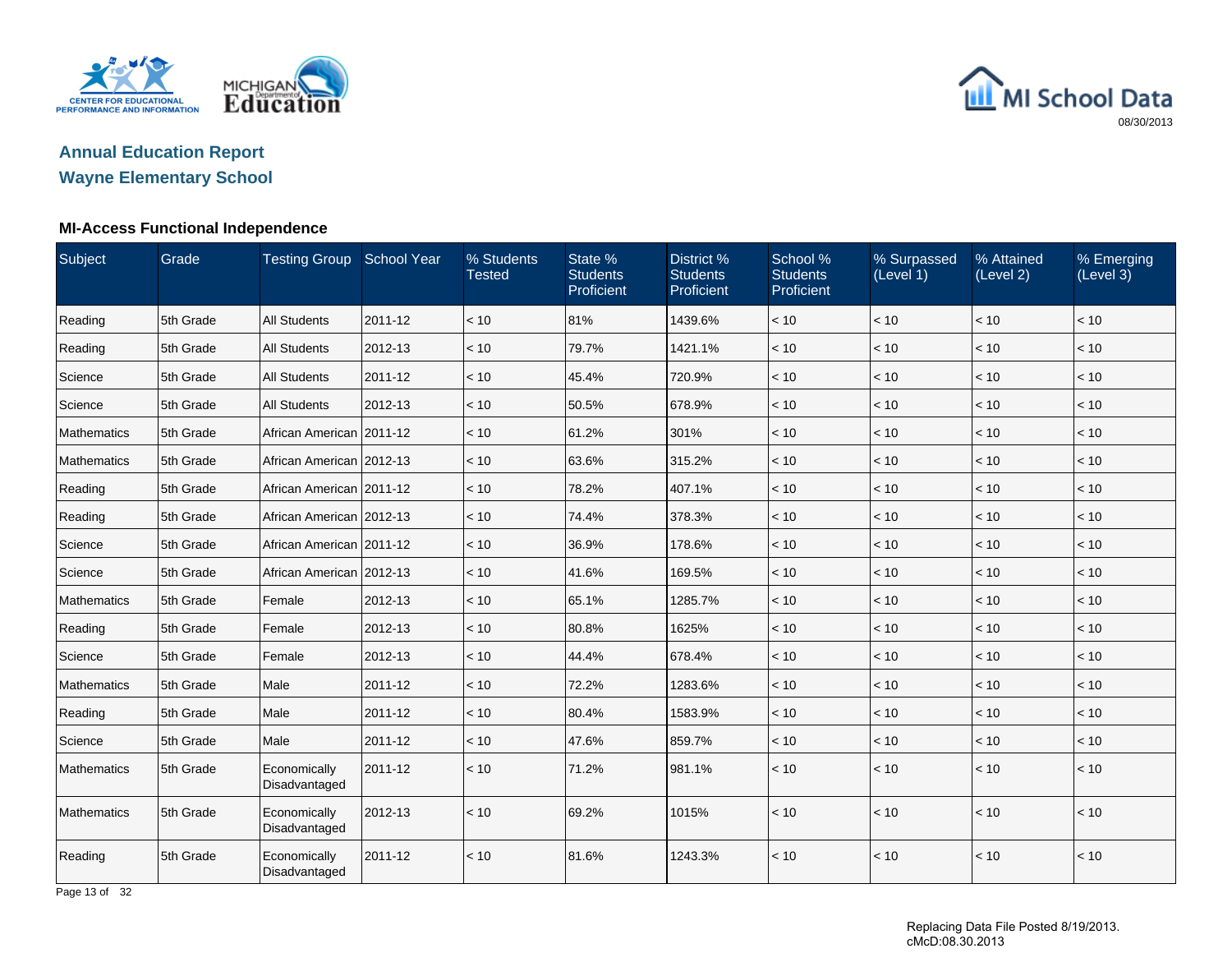



### **MI-Access Functional Independence**

| <b>Subject</b> | Grade      | <b>Testing Group</b> School Year |         | % Students<br><b>Tested</b> | State %<br><b>Students</b><br><b>Proficient</b> | District %<br><b>Students</b><br>Proficient | School %<br><b>Students</b><br><b>Proficient</b> | % Surpassed<br>(Level 1) | % Attained<br>(Level 2) | % Emerging<br>(Level 3) |
|----------------|------------|----------------------------------|---------|-----------------------------|-------------------------------------------------|---------------------------------------------|--------------------------------------------------|--------------------------|-------------------------|-------------------------|
| Reading        | 15th Grade | Economically<br>Disadvantaged    | 2012-13 | < 10                        | 78.9%                                           | 1237.5%                                     | < 10                                             | < 10                     | < 10                    | < 10                    |
| Science        | 15th Grade | Economically<br>Disadvantaged    | 2011-12 | < 10                        | 46.4%                                           | 617.9%                                      | < 10                                             | $\vert$ < 10             | $\leq 10$               | < 10                    |
| Science        | 15th Grade | Economically<br>Disadvantaged    | 2012-13 | < 10                        | 51.1%                                           | 600%                                        | $ $ < 10                                         | $\vert$ < 10             | < 10                    | < 10                    |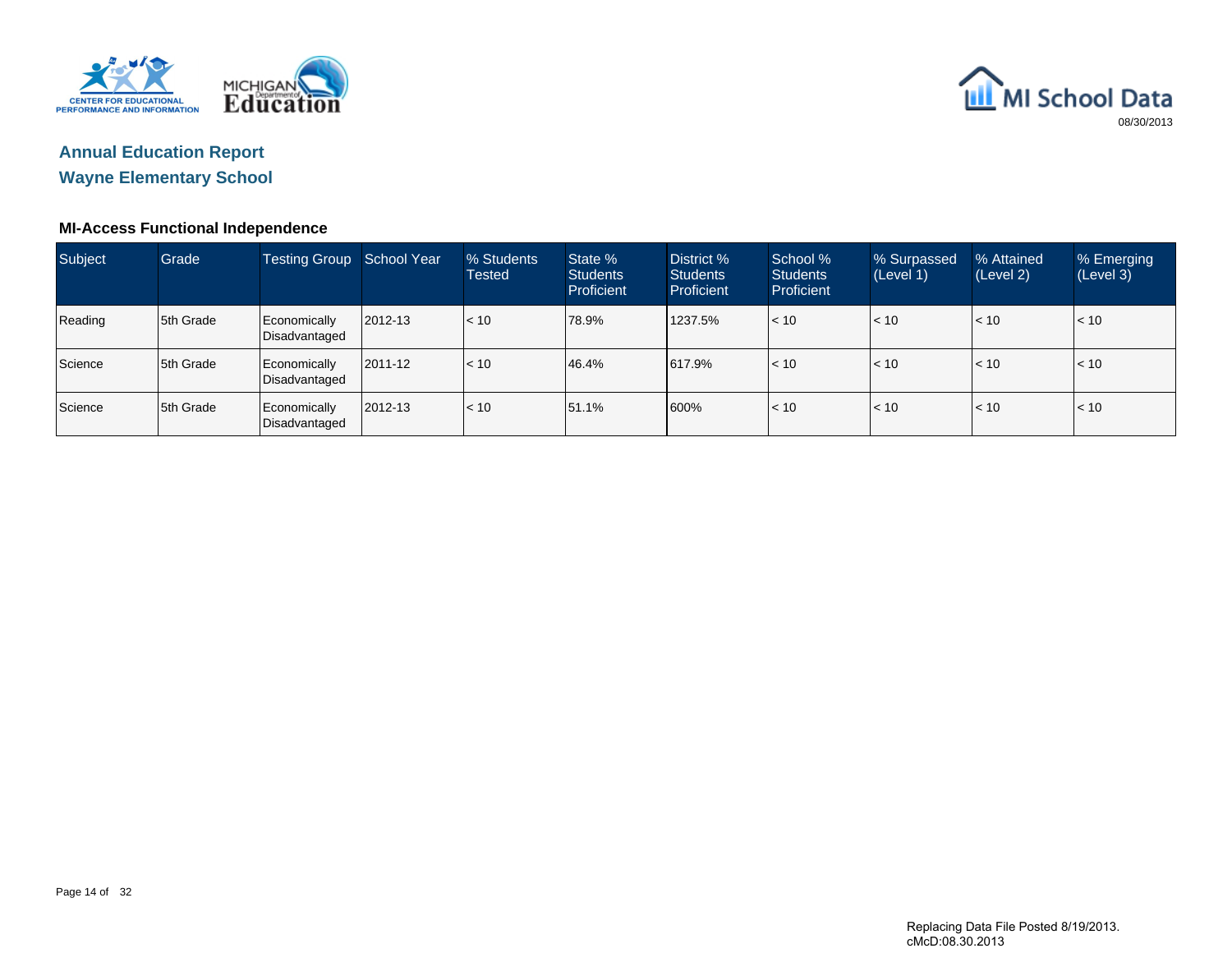



## **Wayne Elementary School**

### **MI-Access Supported Independence**

| Subject                  | Grade     | <b>Testing Group School Year</b> |         | % Students<br><b>Tested</b> | State %<br><b>Students</b><br>Proficient | District %<br><b>Students</b><br>Proficient | School %<br><b>Students</b><br>Proficient | % Surpassed<br>(Level 1) | % Attained<br>(Level 2) | % Emerging<br>(Level 3) |
|--------------------------|-----------|----------------------------------|---------|-----------------------------|------------------------------------------|---------------------------------------------|-------------------------------------------|--------------------------|-------------------------|-------------------------|
| <b>Mathematics</b>       | 3rd Grade | <b>All Students</b>              | 2012-13 | < 10                        | 90.3%                                    | 1244.4%                                     | < 10                                      | < 10                     | < 10                    | < 10                    |
| <b>ELA</b>               | 3rd Grade | <b>All Students</b>              | 2012-13 | < 10                        | 87.8%                                    | 1181.1%                                     | < 10                                      | < 10                     | < 10                    | < 10                    |
| Mathematics              | 3rd Grade | African American 2012-13         |         | < 10                        | 88.7%                                    | 323.5%                                      | < 10                                      | < 10                     | < 10                    | < 10                    |
| <b>ELA</b>               | 3rd Grade | African American 2012-13         |         | < 10                        | 85.6%                                    | 314.7%                                      | < 10                                      | < 10                     | < 10                    | < 10                    |
| Mathematics              | 3rd Grade | Female                           | 2012-13 | < 10                        | 88.3%                                    | 1510%                                       | < 10                                      | < 10                     | < 10                    | < 10                    |
| <b>ELA</b>               | 3rd Grade | Female                           | 2012-13 | < 10                        | 88.3%                                    | < 10                                        | < 10                                      | < 10                     | < 10                    | < 10                    |
| <b>Mathematics</b>       | 3rd Grade | Economically<br>Disadvantaged    | 2012-13 | < 10                        | 89.8%                                    | 800%                                        | < 10                                      | < 10                     | < 10                    | < 10                    |
| <b>ELA</b>               | 3rd Grade | Economically<br>Disadvantaged    | 2012-13 | < 10                        | 88.8%                                    | 790.6%                                      | < 10                                      | < 10                     | < 10                    | < 10                    |
| <b>Mathematics</b>       | 5th Grade | <b>All Students</b>              | 2011-12 | < 10                        | 84.8%                                    | 825%                                        | < 10                                      | < 10                     | < 10                    | < 10                    |
| Mathematics              | 5th Grade | <b>All Students</b>              | 2012-13 | < 10                        | 88.3%                                    | 1162.9%                                     | < 10                                      | < 10                     | < 10                    | < 10                    |
| <b>ELA</b>               | 5th Grade | <b>All Students</b>              | 2011-12 | < 10                        | 78.5%                                    | 752.8%                                      | < 10                                      | < 10                     | < 10                    | < 10                    |
| <b>ELA</b>               | 5th Grade | <b>All Students</b>              | 2012-13 | < 10                        | 77.6%                                    | 1028.6%                                     | < 10                                      | < 10                     | < 10                    | < 10                    |
| Science                  | 5th Grade | <b>All Students</b>              | 2011-12 | < 10                        | 83.2%                                    | 807.8%                                      | < 10                                      | < 10                     | < 10                    | < 10                    |
| Science                  | 5th Grade | <b>All Students</b>              | 2012-13 | < 10                        | 80.8%                                    | 1231%                                       | < 10                                      | < 10                     | $<10$                   | < 10                    |
| Mathematics              | 5th Grade | African American   2011-12       |         | $~<$ 10                     | 83.5%                                    | 236.2%                                      | < 10                                      | < 10                     | < 10                    | < 10                    |
| Mathematics              | 5th Grade | African American 2012-13         |         | < 10                        | 88%                                      | 283.9%                                      | < 10                                      | < 10                     | < 10                    | < 10                    |
| <b>ELA</b>               | 5th Grade | African American 2011-12         |         | < 10                        | 73.1%                                    | 204.2%                                      | < 10                                      | < 10                     | < 10                    | < 10                    |
| <b>ELA</b>               | 5th Grade | African American 2012-13         |         | < 10                        | 76%                                      | 245.2%                                      | < 10                                      | $<10$                    | < 10                    | < 10                    |
| Science                  | 5th Grade | African American 2011-12         |         | < 10                        | 81.8%                                    | 234.8%                                      | $<10$                                     | $<10$                    | $<10$                   | < 10                    |
| Science<br>Page 15 of 32 | 5th Grade | African American   2012-13       |         | < 10                        | 79.8%                                    | 288.5%                                      | < 10                                      | $ $ < 10                 | < 10                    | < 10                    |

Replacing Data File Posted 8/19/2013. cMcD:08.30.2013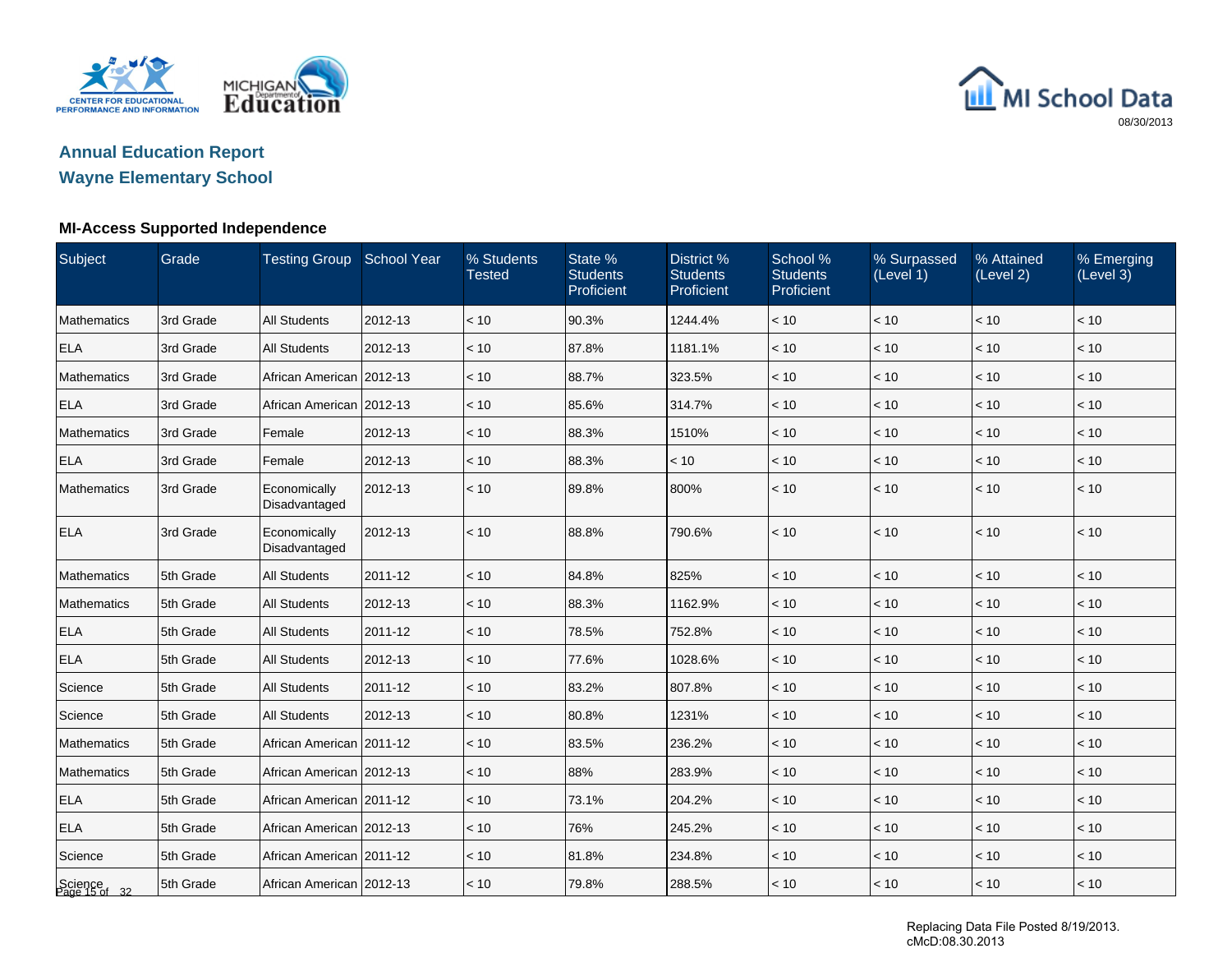

## **Annual Education Report**

## **Wayne Elementary School**

### **MI-Access Supported Independence**

| Subject            | Grade     | <b>Testing Group</b>          | <b>School Year</b> | % Students<br><b>Tested</b> | State %<br><b>Students</b><br>Proficient | District %<br><b>Students</b><br>Proficient | School %<br><b>Students</b><br>Proficient | % Surpassed<br>(Level 1) | % Attained<br>(Level 2) | % Emerging<br>(Level 3) |
|--------------------|-----------|-------------------------------|--------------------|-----------------------------|------------------------------------------|---------------------------------------------|-------------------------------------------|--------------------------|-------------------------|-------------------------|
| Mathematics        | 5th Grade | Female                        | 2011-12            | < 10                        | 84.4%                                    | 650%                                        | < 10                                      | $\vert$ < 10             | < 10                    | < 10                    |
| <b>ELA</b>         | 5th Grade | Female                        | 2011-12            | < 10                        | 80.5%                                    | 620%                                        | < 10                                      | $ $ < 10 $ $             | < 10                    | < 10                    |
| Science            | 5th Grade | Female                        | 2011-12            | < 10                        | 85%                                      | 722.2%                                      | < 10                                      | $ $ < 10                 | < 10                    | < 10                    |
| <b>Mathematics</b> | 5th Grade | Male                          | 2012-13            | < 10                        | 89.2%                                    | 1156%                                       | < 10                                      | $ $ < 10 $ $             | < 10                    | < 10                    |
| <b>ELA</b>         | 5th Grade | Male                          | 2012-13            | < 10                        | 76.8%                                    | 1004%                                       | < 10                                      | $ $ < 10                 | < 10                    | < 10                    |
| Science            | 5th Grade | Male                          | 2012-13            | < 10                        | 81%                                      | 1260%                                       | < 10                                      | $ $ < 10                 | < 10                    | < 10                    |
| Mathematics        | 5th Grade | Economically<br>Disadvantaged | 2011-12            | < 10                        | 87.3%                                    | 651.2%                                      | < 10                                      | $\vert$ < 10             | < 10                    | < 10                    |
| Mathematics        | 5th Grade | Economically<br>Disadvantaged | 2012-13            | < 10                        | 89.7%                                    | 908%                                        | < 10                                      | $\vert$ < 10             | < 10                    | < 10                    |
| <b>ELA</b>         | 5th Grade | Economically<br>Disadvantaged | 2011-12            | < 10                        | 78.8%                                    | 587.8%                                      | < 10                                      | $\vert$ < 10             | < 10                    | < 10                    |
| <b>ELA</b>         | 5th Grade | Economically<br>Disadvantaged | 2012-13            | < 10                        | 78.4%                                    | 800%                                        | < 10                                      | $\vert$ < 10             | < 10                    | < 10                    |
| Science            | 5th Grade | Economically<br>Disadvantaged | 2011-12            | < 10                        | 85.9%                                    | 640%                                        | < 10                                      | $\vert$ < 10             | < 10                    | < 10                    |
| Science            | 5th Grade | Economically<br>Disadvantaged | 2012-13            | < 10                        | 81.4%                                    | 985%                                        | < 10                                      | $\vert$ < 10             | < 10                    | < 10                    |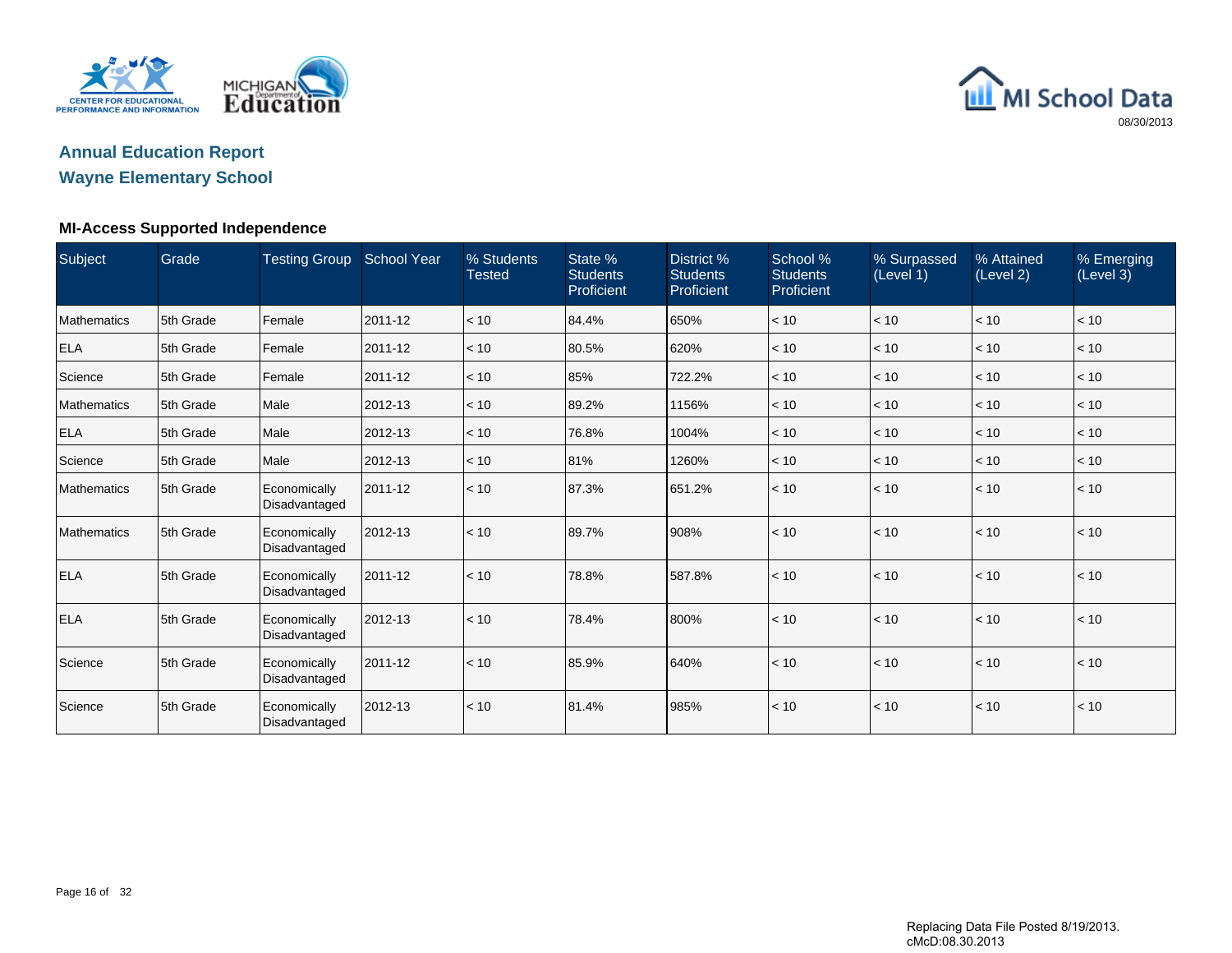



### **MI-Access Participation**

| <b>Subject</b>     | Grade | <b>Testing Group School Year</b> | % Students<br><b>Tested</b> | State %<br><b>Students</b><br>Proficient | District %<br><b>Students</b><br><b>Proficient</b> | School %<br><b>Students</b><br>Proficient | % Surpassed<br>(Level 1) | % Attained<br>(Level 2) | % Emerging<br>(Level 3) |
|--------------------|-------|----------------------------------|-----------------------------|------------------------------------------|----------------------------------------------------|-------------------------------------------|--------------------------|-------------------------|-------------------------|
| No Data to Display |       |                                  |                             |                                          |                                                    |                                           |                          |                         |                         |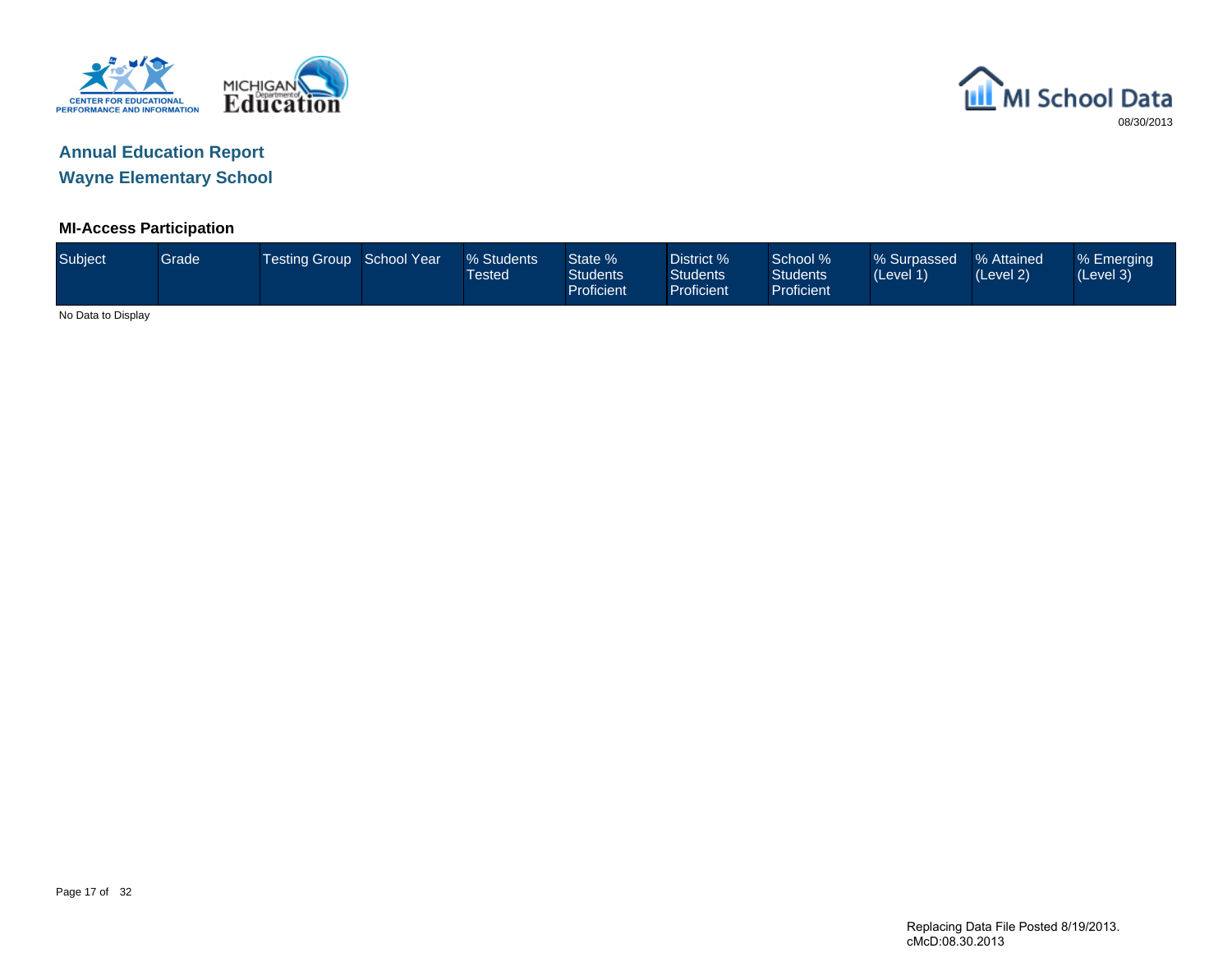





| <b>Testing Group</b>                         | Location        | Subject            | % Tested Total(Goal<br>95%) | % Proficient for<br>Accountability* |
|----------------------------------------------|-----------------|--------------------|-----------------------------|-------------------------------------|
| <b>All Students</b>                          | Statewide       | <b>Mathematics</b> | 98.7%                       | 58.2%                               |
| Bottom 30%                                   | Statewide       | Mathematics        |                             | 11.2%                               |
| African American                             | Statewide       | Mathematics        | 96.9%                       | 32.7%                               |
| American Indian                              | Statewide       | Mathematics        | 98.5%                       | 48.4%                               |
| Asian                                        | Statewide       | Mathematics        | 99.4%                       | 81.5%                               |
| Hispanic of Any Race                         | Statewide       | Mathematics        | 98.6%                       | 45.9%                               |
| Native Hawaiian or Other<br>Pacific Islander | Statewide       | Mathematics        | 97.4%                       | 64.9%                               |
| Two or More Races                            | Statewide       | <b>Mathematics</b> | 99.2%                       | 55.9%                               |
| White                                        | Statewide       | <b>Mathematics</b> | 99.2%                       | 64.4%                               |
| Economically Disadvantaged                   | Statewide       | <b>Mathematics</b> | 98.2%                       | 43.7%                               |
| English Language Learners                    | Statewide       | <b>Mathematics</b> | 98.9%                       | 36.9%                               |
| <b>Students With Disabilities</b>            | Statewide       | <b>Mathematics</b> | 97.8%                       | 32.5%                               |
| <b>All Students</b>                          | <b>District</b> | <b>Mathematics</b> | 96.3%                       | 37.1%                               |
| Bottom 30%                                   | <b>District</b> | <b>Mathematics</b> |                             | 7.1%                                |
| African American                             | <b>District</b> | <b>Mathematics</b> | 96.2%                       | 35.5%                               |
| American Indian                              | <b>District</b> | <b>Mathematics</b> | 93.9%                       | 31.4%                               |
| Asian                                        | <b>District</b> | <b>Mathematics</b> | 98.8%                       | 62.5%                               |
| Hispanic of Any Race                         | <b>District</b> | <b>Mathematics</b> | 96.9%                       | 44.5%                               |
| Native Hawaiian or Other<br>Pacific Islander | <b>District</b> | <b>Mathematics</b> | 100%                        | 0%                                  |
| Two or More Races                            | <b>District</b> | <b>Mathematics</b> | 94.1%                       | 29.5%                               |
| White                                        | <b>District</b> | <b>Mathematics</b> | 96.2%                       | 39.8%                               |
| Economically Disadvantaged   District        |                 | <b>Mathematics</b> | 96.5%                       | 35.5%                               |
| English Language Learners                    | District        | Mathematics        | 97.6%                       | 46.2%                               |
| <b>Students With Disabilities</b>            | <b>District</b> | Mathematics        | 92.2%                       | 28.3%                               |
| All Students                                 | School          | <b>Mathematics</b> | 97.4%                       | 36.9%                               |
| Bottom 30%                                   | School          | Mathematics        |                             | 9.5%                                |
| African American                             | School          | <b>Mathematics</b> | 97.4%                       | 37.1%                               |
| White                                        | School          | Mathematics        | 100%                        | 0%                                  |
| Economically Disadvantaged School            |                 | <b>Mathematics</b> | 98.2%                       | 37.3%                               |
| <b>Students With Disabilities</b>            | School          | Mathematics        | 100%                        | 32.4%                               |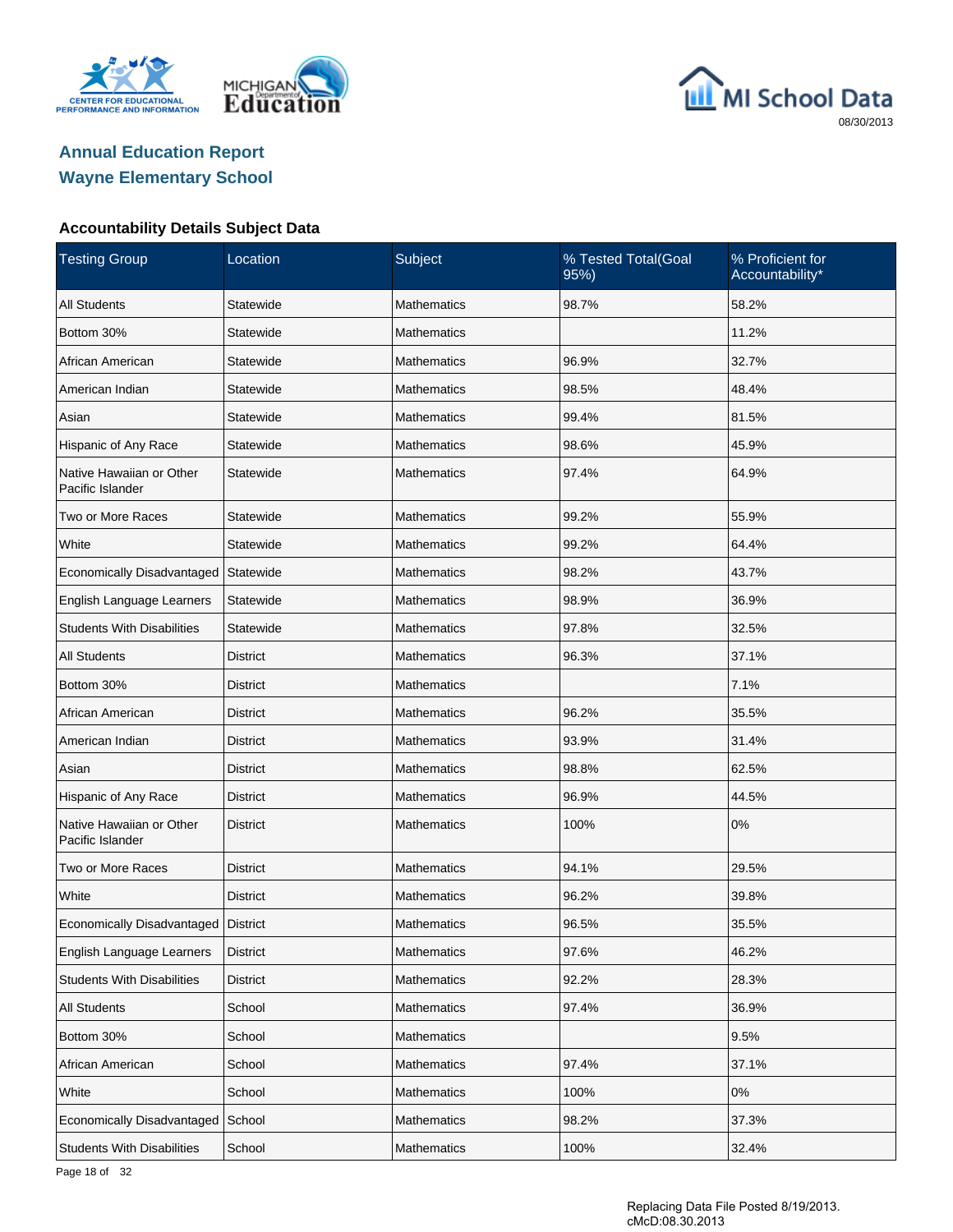





| <b>Testing Group</b>                         | Location        | Subject | % Tested Total(Goal<br>95%) | % Proficient for<br>Accountability* |
|----------------------------------------------|-----------------|---------|-----------------------------|-------------------------------------|
| <b>All Students</b>                          | Statewide       | Reading | 99%                         | 83.1%                               |
| Bottom 30%                                   | Statewide       | Reading |                             | 51.3%                               |
| African American                             | Statewide       | Reading | 97.3%                       | 67.9%                               |
| American Indian                              | Statewide       | Reading | 98.8%                       | 79.7%                               |
| Asian                                        | Statewide       | Reading | 100.3%                      | 90.1%                               |
| Hispanic of Any Race                         | Statewide       | Reading | 99.2%                       | 77%                                 |
| Native Hawaiian or Other<br>Pacific Islander | Statewide       | Reading | 97.4%                       | 85.7%                               |
| Two or More Races                            | Statewide       | Reading | 99.4%                       | 83.6%                               |
| White                                        | Statewide       | Reading | 99.4%                       | 86.9%                               |
| <b>Economically Disadvantaged</b>            | Statewide       | Reading | 98.6%                       | 74.8%                               |
| English Language Learners                    | Statewide       | Reading | 100.5%                      | 62.4%                               |
| <b>Students With Disabilities</b>            | Statewide       | Reading | 98.1%                       | 51.8%                               |
| <b>All Students</b>                          | <b>District</b> | Reading | 96.8%                       | 67.4%                               |
| Bottom 30%                                   | <b>District</b> | Reading |                             | 16.8%                               |
| African American                             | <b>District</b> | Reading | 96.9%                       | 66.5%                               |
| American Indian                              | <b>District</b> | Reading | 95.5%                       | 74.5%                               |
| Asian                                        | <b>District</b> | Reading | 88.5%                       | 78.8%                               |
| Hispanic of Any Race                         | <b>District</b> | Reading | 97.3%                       | 71.4%                               |
| Native Hawaiian or Other<br>Pacific Islander | <b>District</b> | Reading | 100%                        | 100%                                |
| Two or More Races                            | <b>District</b> | Reading | 94.1%                       | 68.9%                               |
| White                                        | <b>District</b> | Reading | 96.2%                       | 69%                                 |
| Economically Disadvantaged   District        |                 | Reading | 96.9%                       | 66%                                 |
| English Language Learners                    | District        | Reading | 96.8%                       | 72%                                 |
| <b>Students With Disabilities</b>            | <b>District</b> | Reading | 92.7%                       | 40.9%                               |
| All Students                                 | School          | Reading | 100.9%                      | 64.6%                               |
| Bottom 30%                                   | School          | Reading |                             | 20.9%                               |
| African American                             | School          | Reading | 100.9%                      | 65%                                 |
| White                                        | School          | Reading | 100%                        | 0%                                  |
| Economically Disadvantaged School            |                 | Reading | 100.9%                      | 64.7%                               |
| <b>Students With Disabilities</b>            | School          | Reading | 100%                        | 32.4%                               |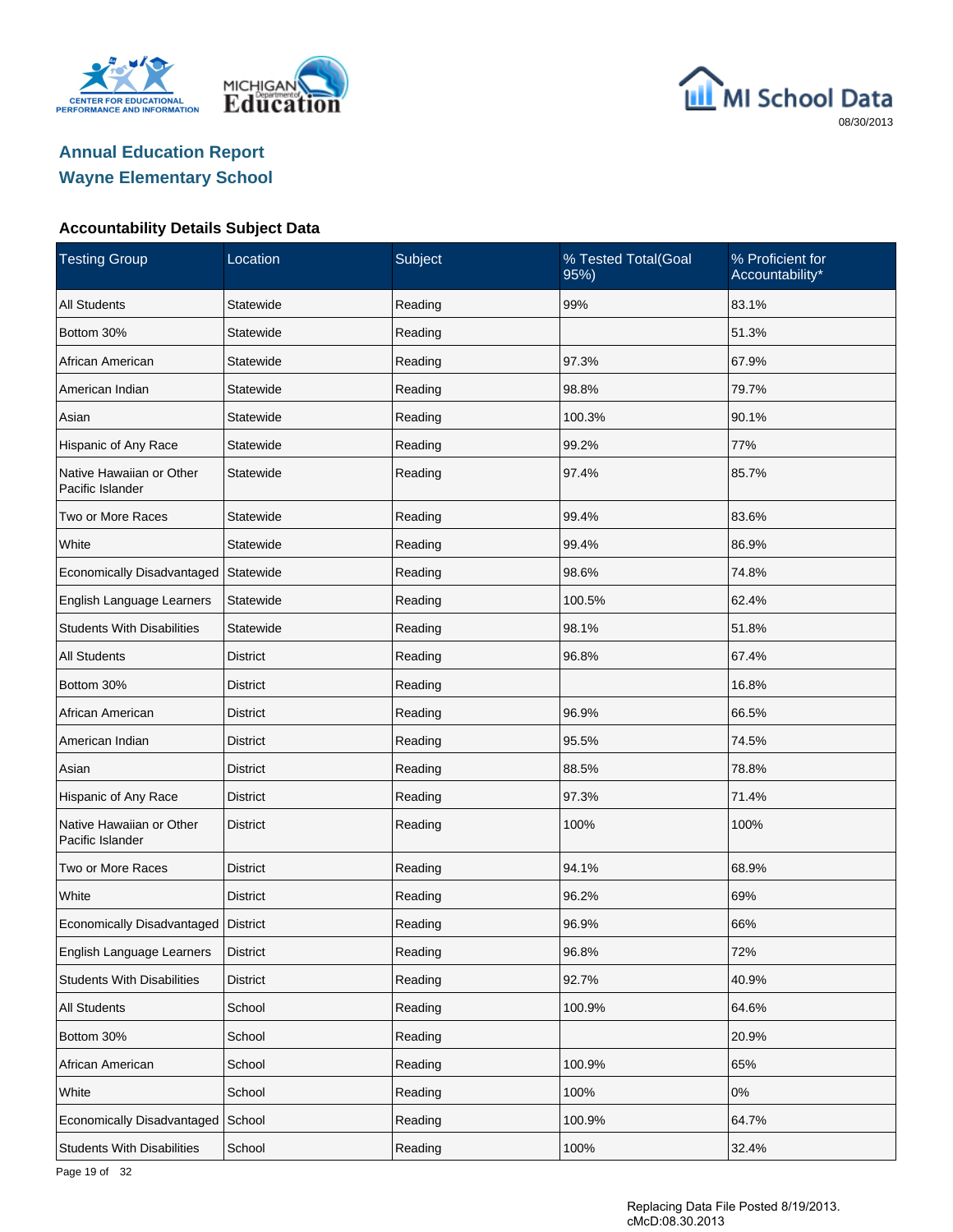





| <b>Testing Group</b>                         | Location        | Subject               | % Tested Total(Goal<br>95%) | % Proficient for<br>Accountability* |
|----------------------------------------------|-----------------|-----------------------|-----------------------------|-------------------------------------|
| <b>All Students</b>                          | Statewide       | Science               | 97.9%                       | 38.6%                               |
| Bottom 30%                                   | Statewide       | Science               |                             | 1%                                  |
| African American                             | Statewide       | Science               | 94.8%                       | 12.8%                               |
| American Indian                              | Statewide       | Science               | 97.5%                       | 29.4%                               |
| Asian                                        | Statewide       | Science               | 99.1%                       | 57.4%                               |
| Hispanic of Any Race                         | Statewide       | Science               | 97.9%                       | 22.9%                               |
| Native Hawaiian or Other<br>Pacific Islander | Statewide       | Science               | 93.7%                       | 49.2%                               |
| Two or More Races                            | Statewide       | Science               | 98.7%                       | 35.7%                               |
| White                                        | Statewide       | Science               | 98.7%                       | 45%                                 |
| Economically Disadvantaged                   | Statewide       | Science               | 97%                         | 22.9%                               |
| English Language Learners                    | Statewide       | Science               | 98%                         | 7.6%                                |
| <b>Students With Disabilities</b>            | Statewide       | Science               | 96.5%                       | 15.1%                               |
| <b>All Students</b>                          | <b>District</b> | Science               | 94.1%                       | 11.7%                               |
| Bottom 30%                                   | <b>District</b> | Science               |                             | 0.6%                                |
| African American                             | <b>District</b> | Science               | 94.2%                       | 11.3%                               |
| American Indian                              | <b>District</b> | Science               | 95.2%                       | 14.3%                               |
| Asian                                        | <b>District</b> | Science               | 98%                         | 33.6%                               |
| Hispanic of Any Race                         | <b>District</b> | Science               | 92.8%                       | 11.8%                               |
| Native Hawaiian or Other<br>Pacific Islander | <b>District</b> | Science               | 100%                        | 0%                                  |
| Two or More Races                            | <b>District</b> | Science               | 100%                        | 9.1%                                |
| White                                        | <b>District</b> | Science               | 94.8%                       | 13.6%                               |
| Economically Disadvantaged   District        |                 | Science               | 94.3%                       | 10%                                 |
| English Language Learners                    | <b>District</b> | Science               | 94.6%                       | 13.4%                               |
| <b>Students With Disabilities</b>            | <b>District</b> | Science               | 86.4%                       | 9.1%                                |
| All Students                                 | School          | Science               | 94.1%                       | 0%                                  |
| Bottom 30%                                   | School          | Science               |                             | $0\%$                               |
| African American                             | School          | Science               | 94.1%                       | $0\%$                               |
| Economically Disadvantaged School            |                 | Science               | 93.9%                       | 0%                                  |
| <b>Students With Disabilities</b>            | School          | Science               | 88.9%                       | 0%                                  |
| All Students                                 | Statewide       | <b>Social Studies</b> | 96.7%                       | 57.5%                               |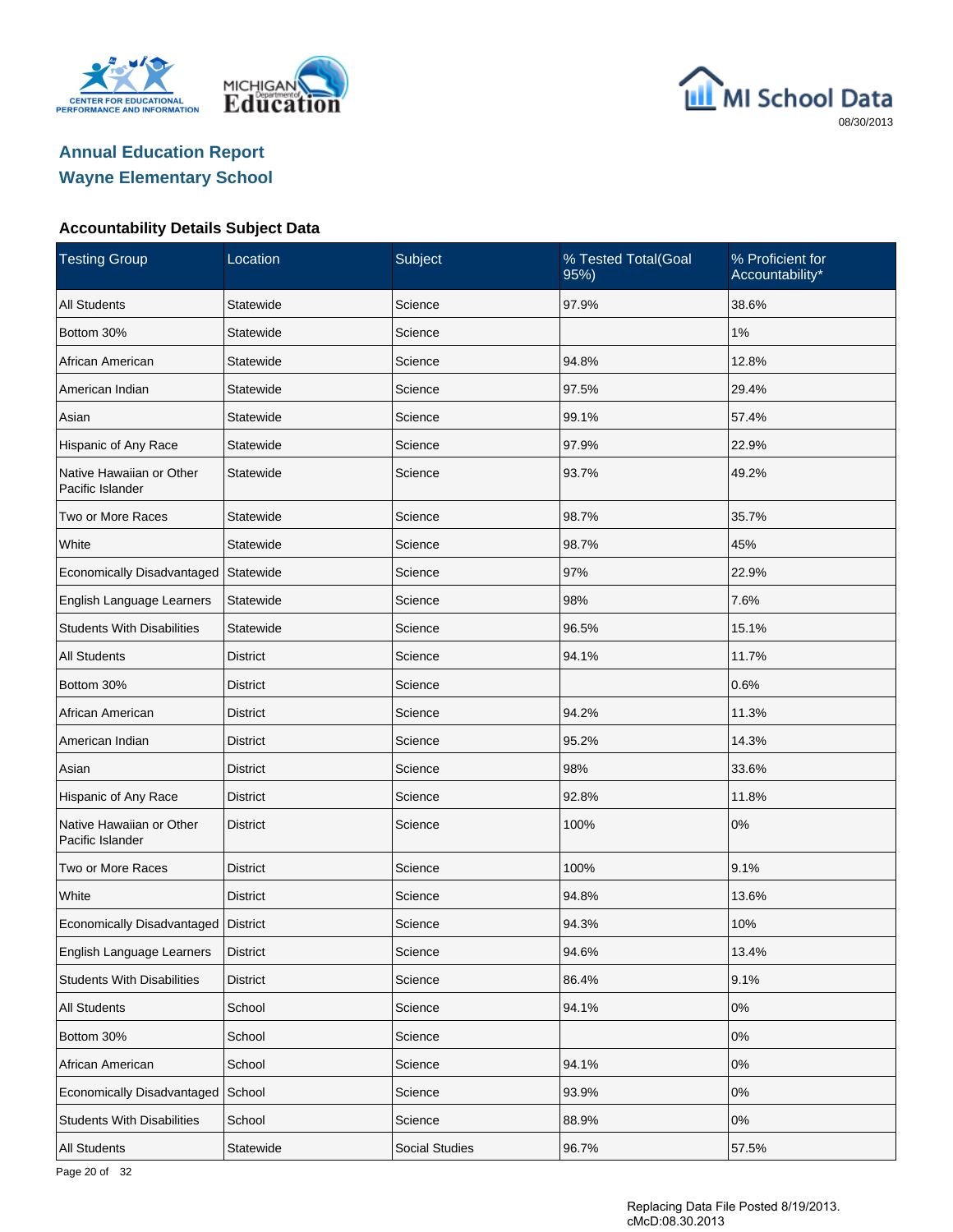





| <b>Testing Group</b>                                          | Location        | Subject               | % Tested Total(Goal<br>95%) | % Proficient for<br>Accountability* |
|---------------------------------------------------------------|-----------------|-----------------------|-----------------------------|-------------------------------------|
| Bottom 30%                                                    | Statewide       | <b>Social Studies</b> |                             | 8.8%                                |
| African American                                              | Statewide       | <b>Social Studies</b> | 92.4%                       | 27.9%                               |
| American Indian                                               | Statewide       | <b>Social Studies</b> | 95.9%                       | 52.3%                               |
| Asian                                                         | Statewide       | <b>Social Studies</b> | 99%                         | 73.6%                               |
| Hispanic of Any Race                                          | Statewide       | <b>Social Studies</b> | 96.1%                       | 43%                                 |
| Native Hawaiian or Other<br>Pacific Islander                  | Statewide       | <b>Social Studies</b> | 93.2%                       | 59.7%                               |
| Two or More Races                                             | Statewide       | <b>Social Studies</b> | 97.6%                       | 53.5%                               |
| White                                                         | Statewide       | <b>Social Studies</b> | 98%                         | 64.7%                               |
| Economically Disadvantaged                                    | Statewide       | <b>Social Studies</b> | 95.1%                       | 40.3%                               |
| English Language Learners                                     | Statewide       | <b>Social Studies</b> | 96.4%                       | 19.6%                               |
| <b>Students With Disabilities</b>                             | Statewide       | <b>Social Studies</b> | 91.9%                       | 22.3%                               |
| <b>All Students</b>                                           | <b>District</b> | <b>Social Studies</b> | 88.6%                       | 22.6%                               |
| Bottom 30%                                                    | District        | <b>Social Studies</b> |                             | 0%                                  |
| African American                                              | <b>District</b> | <b>Social Studies</b> | 88.5%                       | 21.4%                               |
| American Indian                                               | <b>District</b> | <b>Social Studies</b> | 90.9%                       | 33.3%                               |
| Asian                                                         | <b>District</b> | <b>Social Studies</b> | 97.6%                       | 48.4%                               |
| Hispanic of Any Race                                          | <b>District</b> | <b>Social Studies</b> | 88.7%                       | 28.8%                               |
| Native Hawaiian or Other<br>Pacific Islander                  | <b>District</b> | <b>Social Studies</b> | 100%                        | 0%                                  |
| Two or More Races                                             | <b>District</b> | <b>Social Studies</b> | 85.7%                       | 31.6%                               |
| White                                                         | <b>District</b> | <b>Social Studies</b> | 88.5%                       | 22.5%                               |
| Economically Disadvantaged                                    | <b>District</b> | <b>Social Studies</b> | 88.2%                       | 19.6%                               |
| English Language Learners                                     | <b>District</b> | <b>Social Studies</b> | 90.8%                       | 30.5%                               |
| <b>Students With Disabilities</b>                             | <b>District</b> | <b>Social Studies</b> | 71.2%                       | 4.4%                                |
| <b>All Students</b>                                           | Statewide       | Writing               | 98.2%                       | 69.4%                               |
| Bottom 30%                                                    | Statewide       | Writing               |                             | 21.9%                               |
| African American                                              | Statewide       | Writing               | 95.6%                       | 48.8%                               |
| American Indian                                               | Statewide       | Writing               | 97.7%                       | 61.6%                               |
| Asian                                                         | Statewide       | Writing               | 98.9%                       | 82.9%                               |
| Hispanic of Any Race                                          | Statewide       | Writing               | 98%                         | 59.7%                               |
| Native Hawaiian or Other<br>Pacific Islander<br>Page 21 of 32 | Statewide       | Writing               | 94.5%                       | 74.4%                               |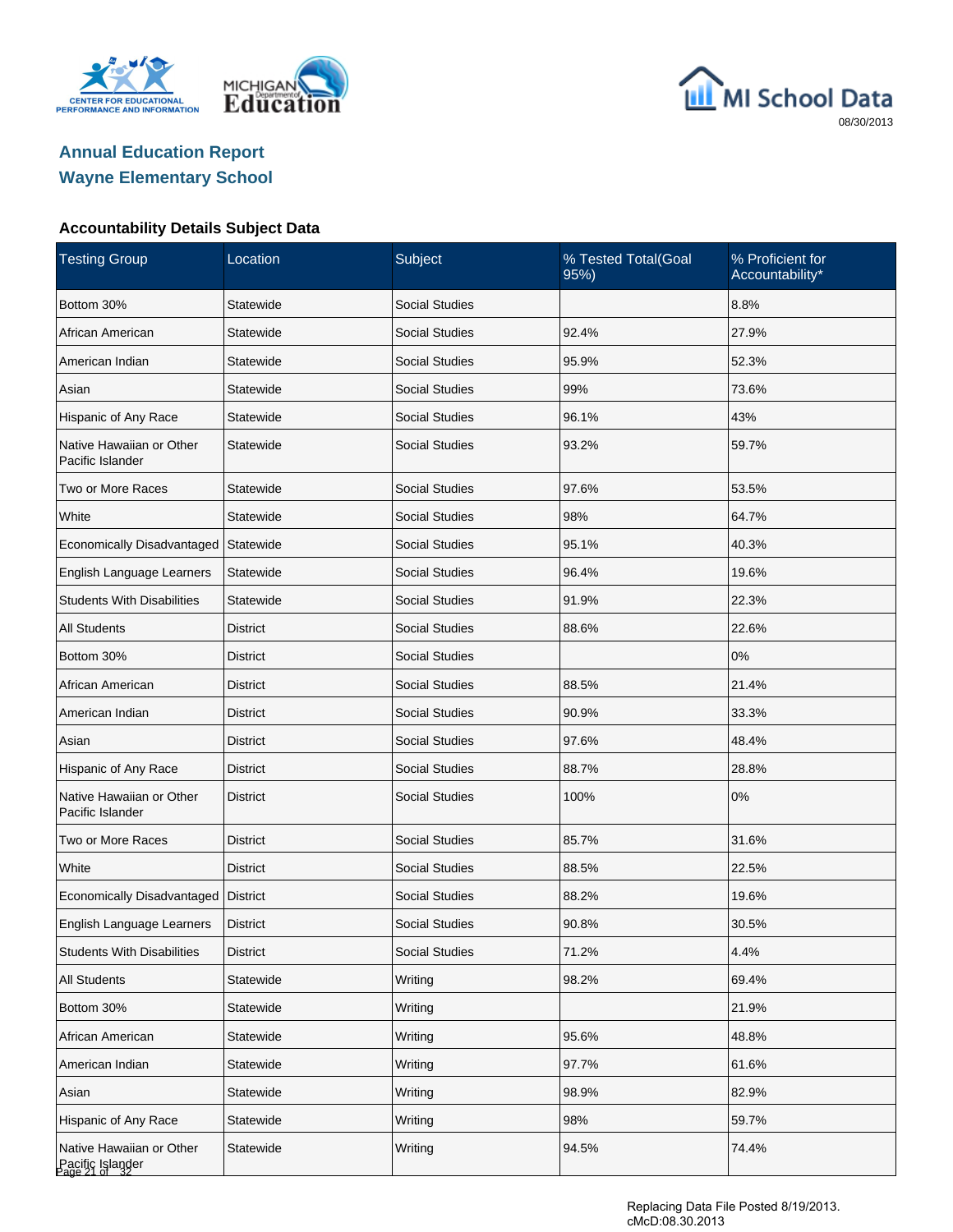





| <b>Testing Group</b>                         | Location        | Subject | % Tested Total(Goal<br>95%) | % Proficient for<br>Accountability* |
|----------------------------------------------|-----------------|---------|-----------------------------|-------------------------------------|
| Two or More Races                            | Statewide       | Writing | 98.9%                       | 68.5%                               |
| White                                        | Statewide       | Writing | 98.9%                       | 74.3%                               |
| Economically Disadvantaged                   | Statewide       | Writing | 97.3%                       | 55.7%                               |
| English Language Learners                    | Statewide       | Writing | 97.3%                       | 42.1%                               |
| <b>Students With Disabilities</b>            | Statewide       | Writing | 96.6%                       | 27.9%                               |
| <b>All Students</b>                          | <b>District</b> | Writing | 95.1%                       | 43.4%                               |
| Bottom 30%                                   | <b>District</b> | Writing |                             | 0%                                  |
| African American                             | <b>District</b> | Writing | 95.4%                       | 42.4%                               |
| American Indian                              | <b>District</b> | Writing | 97.2%                       | 59.4%                               |
| Asian                                        | <b>District</b> | Writing | 87.6%                       | 62.1%                               |
| Hispanic of Any Race                         | <b>District</b> | Writing | 93.8%                       | 49.6%                               |
| Native Hawaiian or Other<br>Pacific Islander | <b>District</b> | Writing | 100%                        | 0%                                  |
| Two or More Races                            | <b>District</b> | Writing | 100%                        | 38.5%                               |
| White                                        | <b>District</b> | Writing | 94.3%                       | 37.4%                               |
| Economically Disadvantaged                   | District        | Writing | 95.3%                       | 40.3%                               |
| English Language Learners                    | <b>District</b> | Writing | 94.7%                       | 50.7%                               |
| <b>Students With Disabilities</b>            | <b>District</b> | Writing | 86.8%                       | 16.6%                               |
| <b>All Students</b>                          | School          | Writing | 100%                        | 23.5%                               |
| Bottom 30%                                   | School          | Writing |                             | 0%                                  |
| African American                             | School          | Writing | 100%                        | 23.5%                               |
| Economically Disadvantaged School            |                 | Writing | 100%                        | 24.2%                               |
| <b>Students With Disabilities</b>            | School          | Writing | 100%                        | 28.6%                               |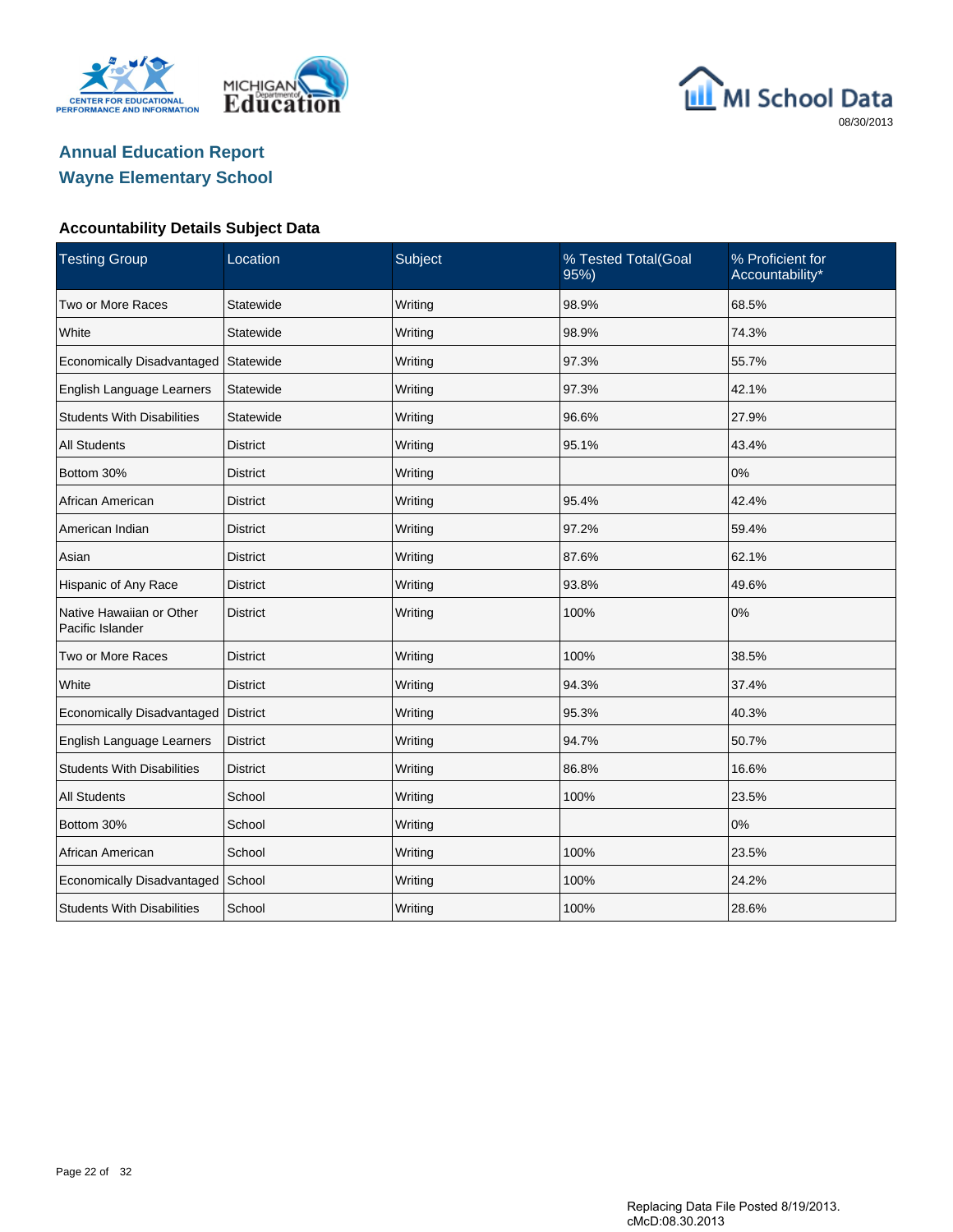





#### **Accountability Details Graduation Data**

| <b>Testing Group</b>                      | Location        | Accountability Scorecard Completion Rate<br>(High Schools only)<br>(Goal 80%) |
|-------------------------------------------|-----------------|-------------------------------------------------------------------------------|
| <b>All Students</b>                       | Statewide       | 76.2%                                                                         |
| African American                          | Statewide       | 59.9%                                                                         |
| American Indian                           | Statewide       | 66.4%                                                                         |
| Asian                                     | Statewide       | 87.4%                                                                         |
| Hispanic of Any Race                      | Statewide       | 64.3%                                                                         |
| Migrant                                   | Statewide       | 68.3%                                                                         |
| Native Hawaiian or Other Pacific Islander | Statewide       | 73.2%                                                                         |
| Two or More Races                         | Statewide       | 73.5%                                                                         |
| White                                     | Statewide       | 81.5%                                                                         |
| Female                                    | Statewide       | 80.8%                                                                         |
| Male                                      | Statewide       | 72%                                                                           |
| Economically Disadvantaged                | Statewide       | 64%                                                                           |
| English Language Learners                 | Statewide       | 63.1%                                                                         |
| <b>Students With Disabilities</b>         | Statewide       | 53.5%                                                                         |
| <b>Homeless</b>                           | Statewide       | 53.8%                                                                         |
| <b>All Students</b>                       | <b>District</b> | 64.7%                                                                         |
| African American                          | <b>District</b> | 65.5%                                                                         |
| Asian                                     | <b>District</b> | 68.6%                                                                         |
| Hispanic of Any Race                      | <b>District</b> | 58.7%                                                                         |
| White                                     | <b>District</b> | 39.8%                                                                         |
| Economically Disadvantaged                | <b>District</b> | 65.1%                                                                         |
| English Language Learners                 | <b>District</b> | 68.6%                                                                         |
| <b>Students With Disabilities</b>         | <b>District</b> | 47.5%                                                                         |

\* All data based on students enrolled for a full academic year.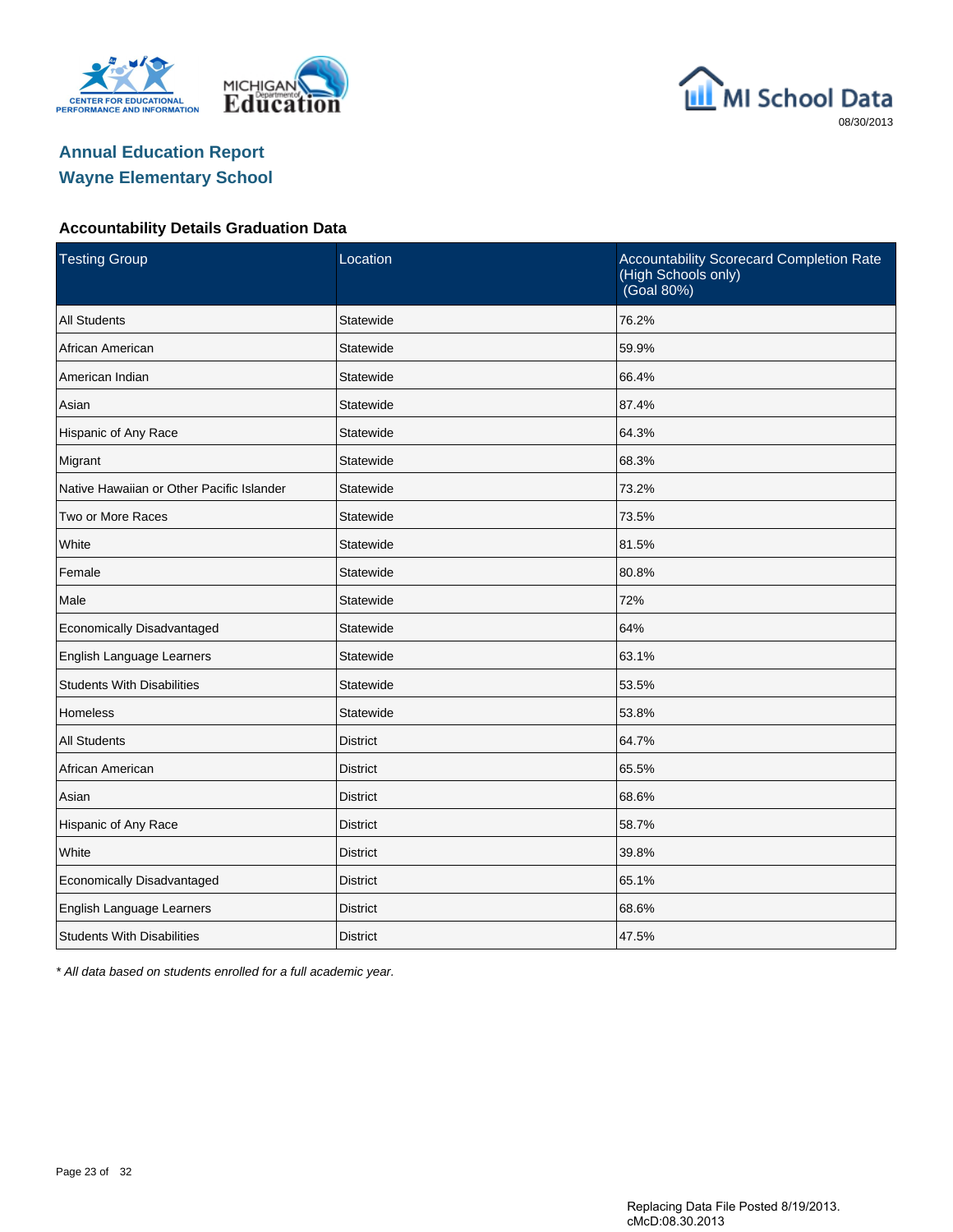



#### **Accountability Details Attendance Data**

| <b>Testing Group</b> | Location        | Attendance Rate<br>(Goal 90%) |
|----------------------|-----------------|-------------------------------|
| <b>All Students</b>  | Statewide       | 94%                           |
| <b>All Students</b>  | <b>District</b> | 86%                           |
| <b>All Students</b>  | School          | 90%                           |

\* All data based on students enrolled for a full academic year.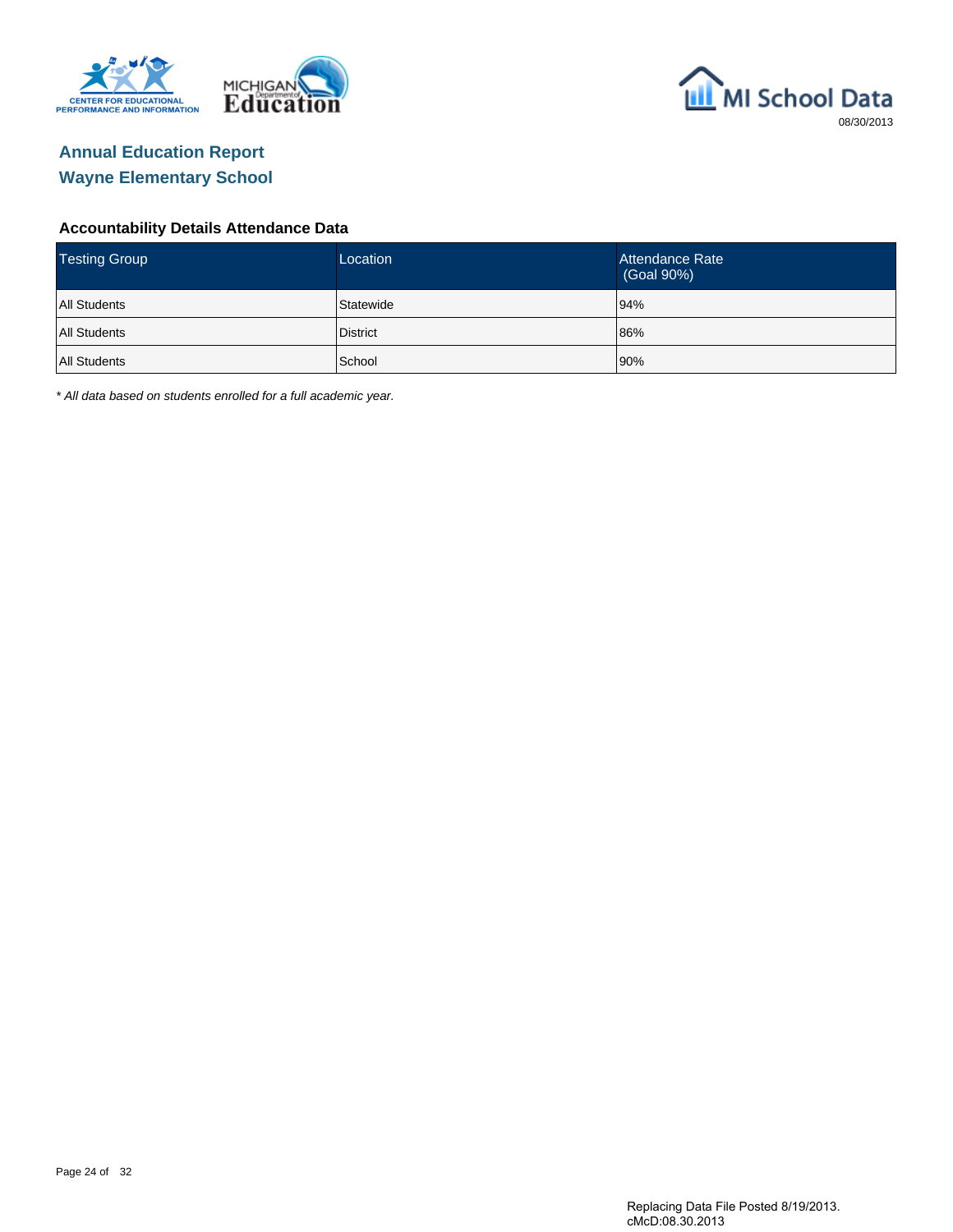



### **Accountability Status District Data**

| <b>District</b><br><b>Name</b> | Reading<br><b>Status</b> | Reading<br>Score | Writing<br><b>Status</b> | <b>Writing</b><br>Score | Math Status Math Score |  | Science<br>Status | Science <sup>1</sup><br>Score <sup>1</sup> | Social<br><b>Studies</b><br><b>Status</b> | Social<br><b>Studies</b><br>Score | Overall<br><b>Status</b> | Overallˈ<br>Score |
|--------------------------------|--------------------------|------------------|--------------------------|-------------------------|------------------------|--|-------------------|--------------------------------------------|-------------------------------------------|-----------------------------------|--------------------------|-------------------|
| No Data to Display             |                          |                  |                          |                         |                        |  |                   |                                            |                                           |                                   |                          |                   |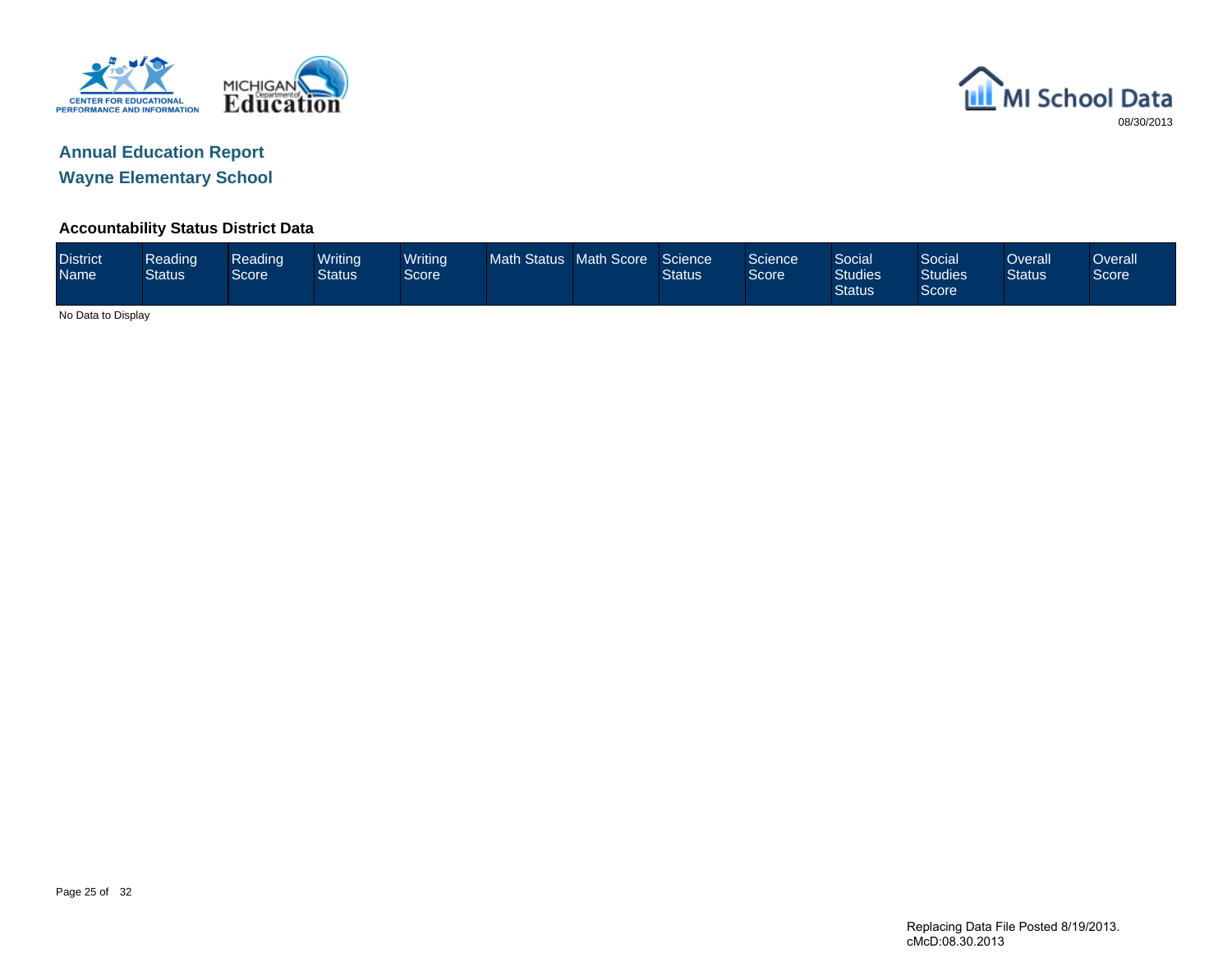



### **Accountability Status School Data**

| <b>District</b><br><b>Name</b>           | School<br>Name       | <b>Title 1</b><br><b>Status</b> | Reading<br><b>Status</b> | Reading<br>Score | Writing<br><b>Status</b> | Writing<br>Score | <b>Math</b><br><b>Status</b> | <b>Math</b><br>Score | Science<br><b>Status</b> | Science<br>Score | Social<br><b>Studies</b><br><b>Status</b> | Social<br><b>Studies</b><br>Score | Overall<br><b>Status</b> | Overall<br>Score |
|------------------------------------------|----------------------|---------------------------------|--------------------------|------------------|--------------------------|------------------|------------------------------|----------------------|--------------------------|------------------|-------------------------------------------|-----------------------------------|--------------------------|------------------|
| Detroit City Wayne<br>School<br>District | Elementary<br>School |                                 | l Green                  |                  | <b>Green</b>             | 12               | Green                        | l2                   | Red                      | 10               | <b>Green</b>                              |                                   | <b>Yellow</b>            | 30               |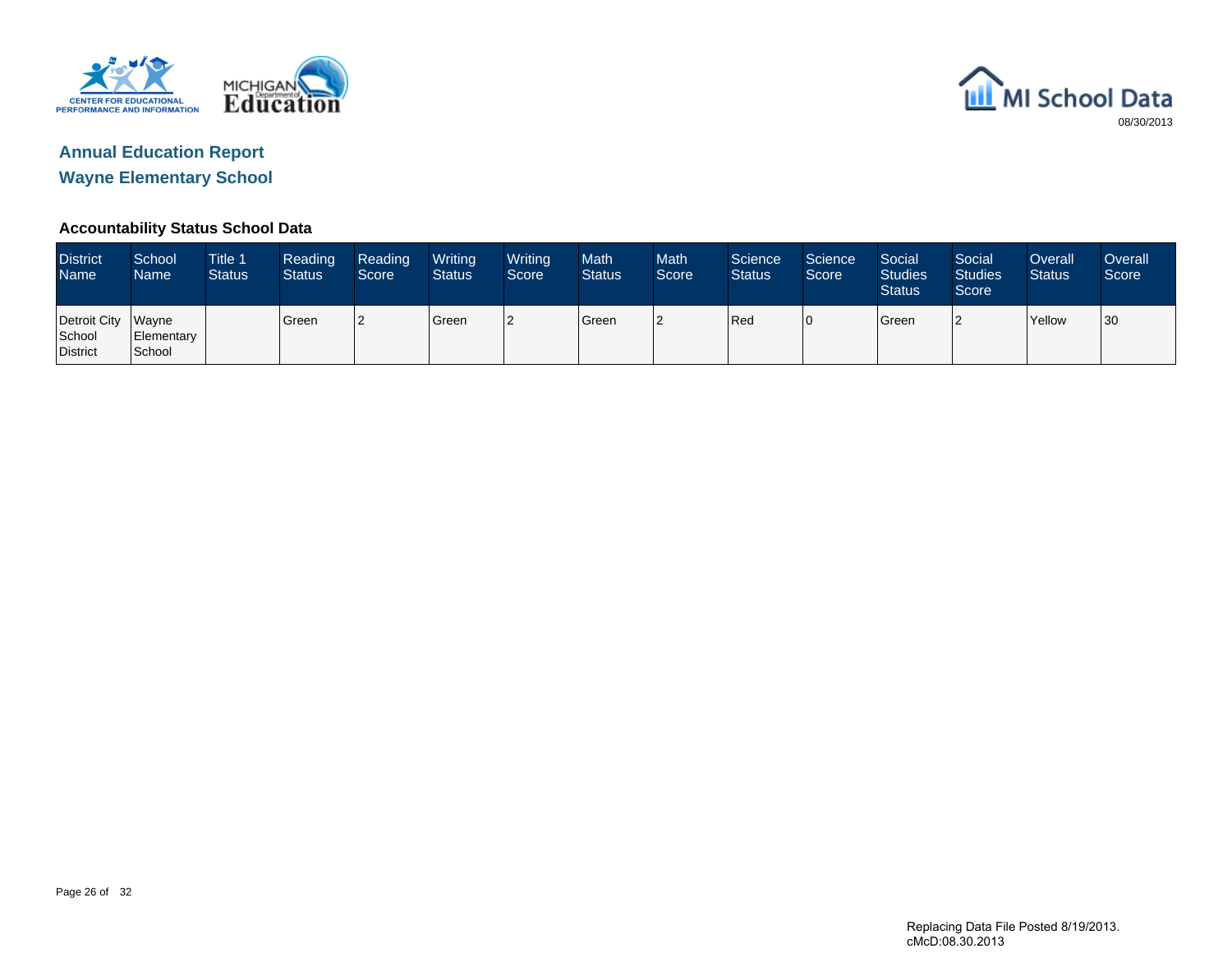



#### **Teacher Quality - Qualification**

|                                                                                                             | Other | B.A. | <b>M.A.</b> | <b>TP.H.D.</b> |
|-------------------------------------------------------------------------------------------------------------|-------|------|-------------|----------------|
| Professional Qualifications of 0<br>All Public Elementary and<br>Secondary School Teachers<br>in the School |       |      | 14          |                |

Professional Qualifications are defined by the State and may include information such as the degrees of public school teachers (e.g., percentage of teachers with Bachelors Degrees or Masters Degrees) or the percentage of fully certified teachers

#### **Teacher Quality - Class**

|                                                                                                                              | School Aggregate | <b>High-Poverty Schools</b> | Low-Poverty Schools |
|------------------------------------------------------------------------------------------------------------------------------|------------------|-----------------------------|---------------------|
| Percentage of Core Academic<br>Subject Elementary and Secondary<br>School Classes not Taught by Highly<br>Qualified Teachers | $0.0\%$          | $0.0\%$                     | $0.0\%$             |

#### **Teacher Quality - Provisional**

|                                                                                                             | <b>Certification Percent</b> |
|-------------------------------------------------------------------------------------------------------------|------------------------------|
| Percentage of Public Elementary and Secondary School Teachers in the<br>School with Emergency Certification | 10%                          |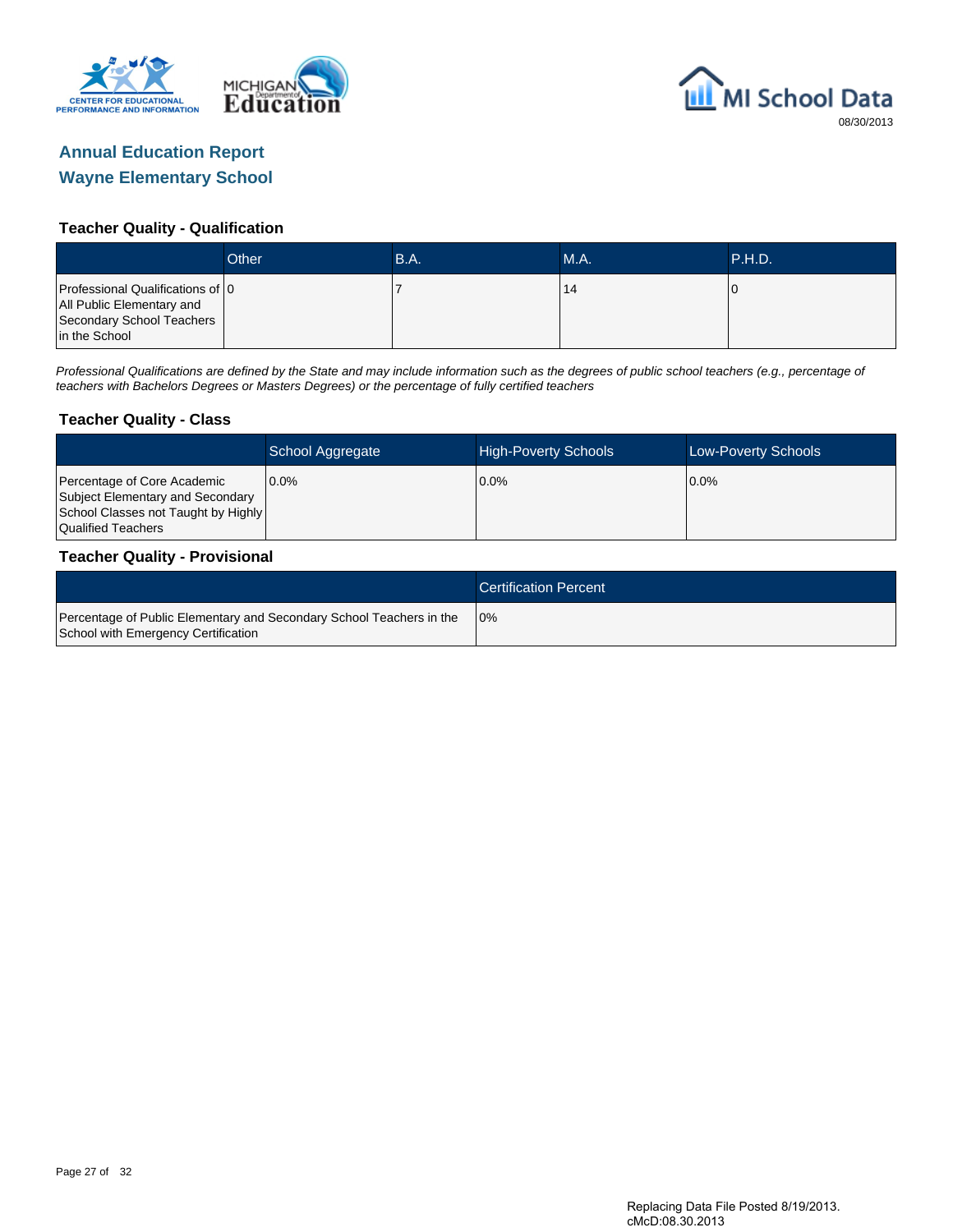





#### **NAEP Grade 4 Math**

|                                                                                                                                             | <b>Percent of Students</b>           | Percent below Basic  | <b>Percent Basic</b>              | <b>Percent Proficient</b>                    | <b>Percent Advanced</b>                   |
|---------------------------------------------------------------------------------------------------------------------------------------------|--------------------------------------|----------------------|-----------------------------------|----------------------------------------------|-------------------------------------------|
| <b>All Students</b>                                                                                                                         | 100                                  | 22                   | 43                                | 30                                           | 5                                         |
| Male<br>Female                                                                                                                              | 50<br>50                             | 21<br>22             | 42<br>45                          | 31<br>29                                     | 6<br>4                                    |
| National Lunch<br>Program Eligibility<br>Eligible<br>Not Eligible<br>Info not available                                                     | 43<br>56                             | 35<br>11             | 47<br>41                          | 17<br>41                                     | 8                                         |
| Race/Ethnicity<br>White<br><b>Black</b><br>Hispanic<br>Asian<br>American Indian<br>Native Hawaiian/Pacific<br>Islander<br>Two or More Races | 71<br>16<br>6<br>3<br>$\overline{2}$ | 14<br>53<br>31<br>23 | 45<br>39<br>48<br>22<br>$+$<br>50 | 36<br>8<br>19<br>45<br>ŧ<br>$\ddagger$<br>21 | 5<br>0<br>2<br>26<br>ŧ<br>$\ddagger$<br>6 |
| Student classified as<br>having a disability<br>SD<br>Not SD                                                                                | 13<br>87                             | 50<br>18             | 37<br>44                          | 13<br>32                                     | 5                                         |
| Student is an English<br>Language Learner<br><b>ELL</b><br>Not ELL                                                                          | 4<br>96                              | 47<br>21             | 41<br>44                          | 11<br>31                                     | 5                                         |

‡ Reporting Standards not met. Note: Observed differences are not necessarily statistically significant. Detail may not sum to total because of rounding. SOURCE: U.S. Department of Education. Institute for Education Sciences. National Center for Education Statistics. National Assessment Program (NAEP) 2011 Mathematics Achievement.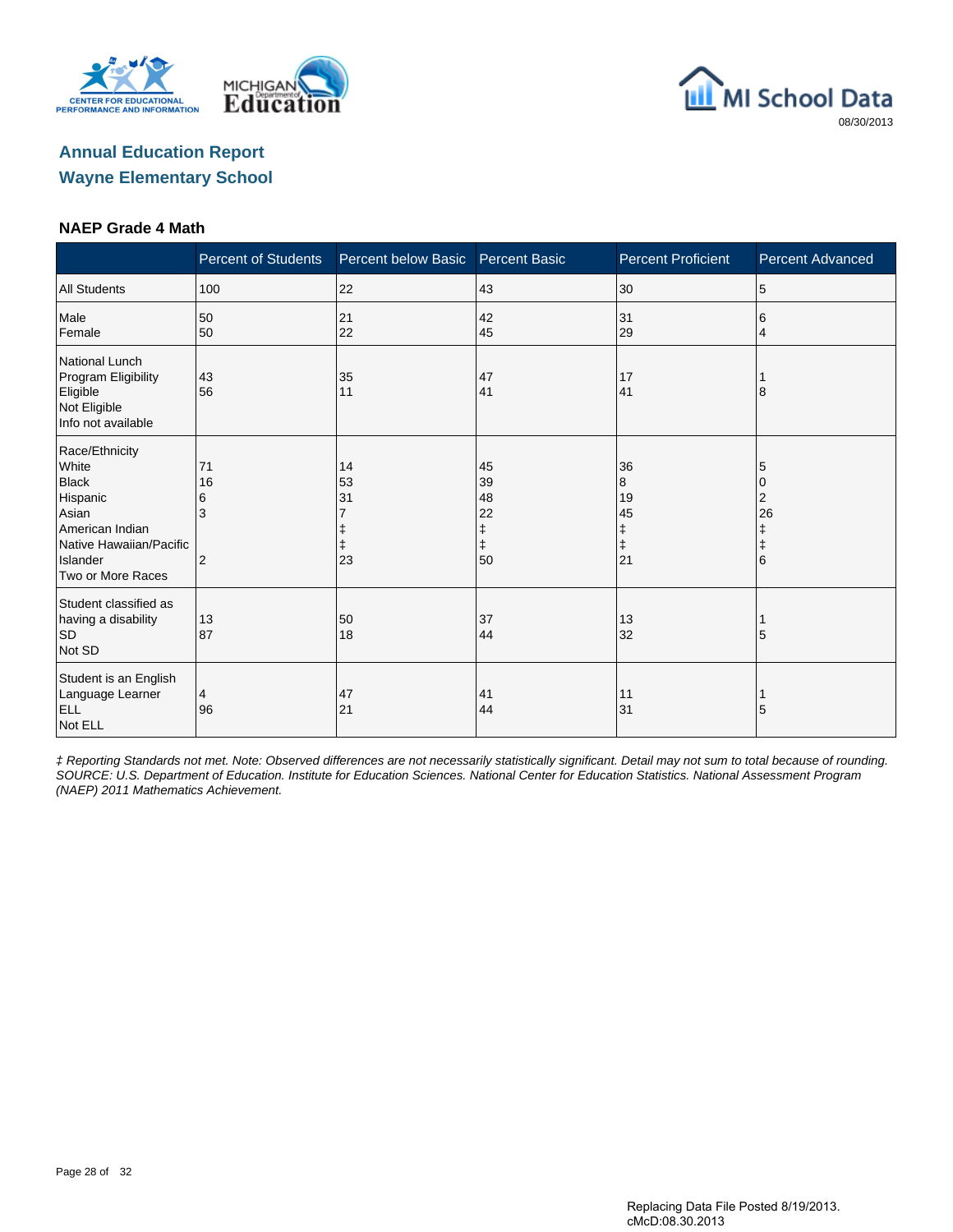





#### **NAEP Grade 8 Math**

|                                                                                                                                             | <b>Percent of Students</b>      | Percent below Basic                     | <b>Percent Basic</b>               | <b>Percent Proficient</b>                            | <b>Percent Advanced</b>     |
|---------------------------------------------------------------------------------------------------------------------------------------------|---------------------------------|-----------------------------------------|------------------------------------|------------------------------------------------------|-----------------------------|
| <b>All Students</b>                                                                                                                         | 100                             | 29                                      | 40                                 | 25                                                   | 6                           |
| Male<br>Female                                                                                                                              | 51<br>49                        | 28<br>30                                | 39<br>41                           | 26<br>24                                             | 5                           |
| National Lunch<br>Program Eligibility<br>Eligible<br>Not Eligible<br>Info not available                                                     | 42<br>58                        | 45<br>18                                | 39<br>41                           | 15<br>32                                             | 2<br>9                      |
| Race/Ethnicity<br>White<br><b>Black</b><br>Hispanic<br>Asian<br>American Indian<br>Native Hawaiian/Pacific<br>Islander<br>Two or More Races | 74<br>16<br>4<br>$\overline{2}$ | 22<br>66<br>26<br>13<br>ŧ<br>$\ddagger$ | 43<br>26<br>41<br>25<br>$\ddagger$ | 29<br>7<br>18<br>31<br>ŧ<br>$\ddagger$<br>$\ddagger$ | 6<br>0<br>5<br>32<br>ŧ<br>ŧ |
| Student classified as<br>having a disability<br><b>SD</b><br>Not SD                                                                         | 12<br>88                        | 70<br>25                                | 23<br>41                           | 5<br>27                                              | 16                          |
| Student is an English<br>Language Learner<br><b>ELL</b><br>Not ELL                                                                          | 2<br>98                         | 57<br>29                                | 27<br>40                           | 7<br>25                                              | 10<br>6                     |

‡ Reporting Standards not met. NOTE: Detail may not sum to totals because of rounding. Some apparent differences between estimates may not be statistically significant. SOURCE: U.S. Department of Education. Institute for Education Sciences. National Center for Education Statistics. National Assessment Program (NAEP) 2011 Mathematics Achievement.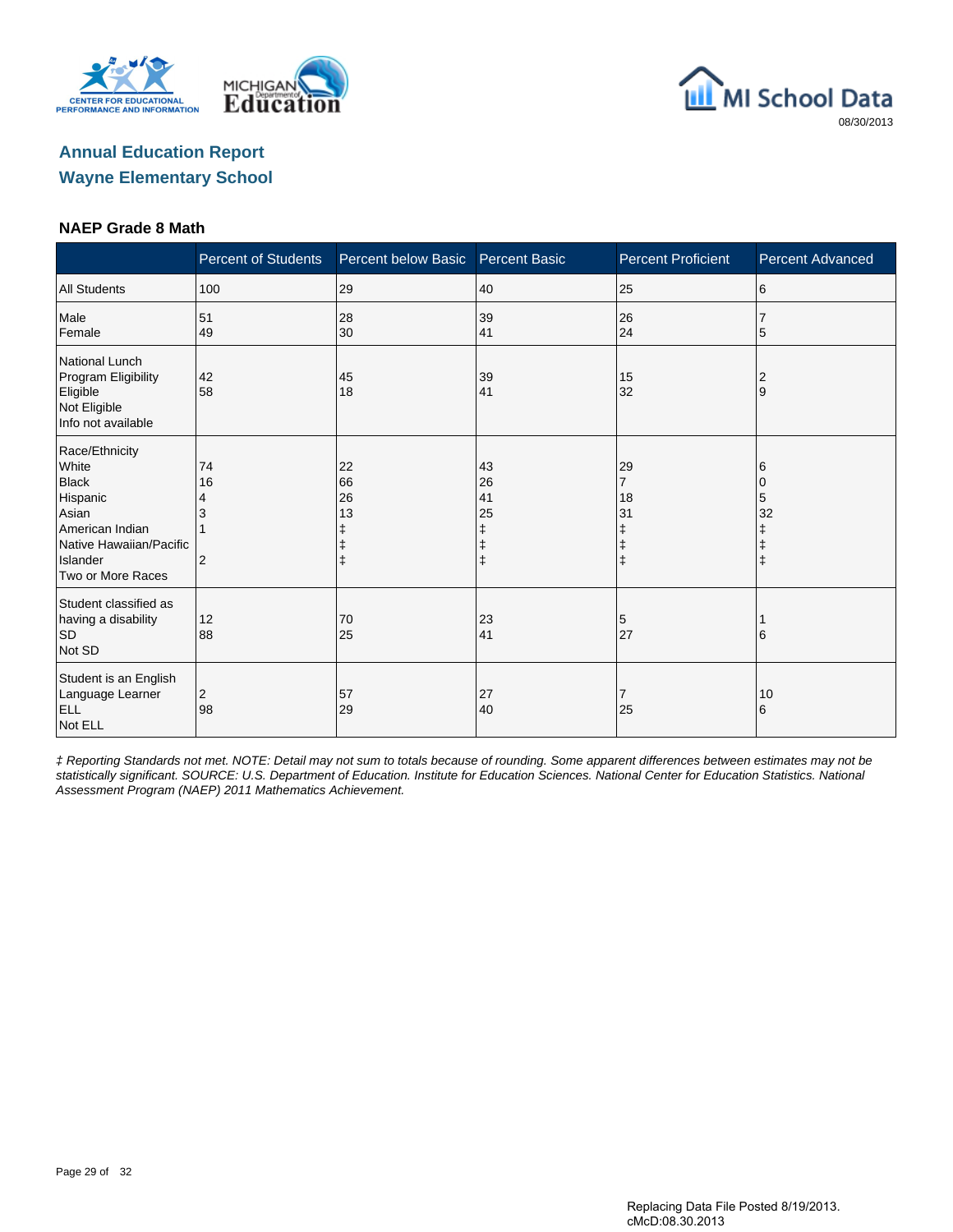





#### **NAEP Grade 4 Reading**

|                                                                                                                                             | <b>Percent of Students</b>          | Percent below Basic        | <b>Percent Basic</b>                                   | <b>Percent Proficient</b>                                 | <b>Percent Advanced</b> |
|---------------------------------------------------------------------------------------------------------------------------------------------|-------------------------------------|----------------------------|--------------------------------------------------------|-----------------------------------------------------------|-------------------------|
| <b>All Students</b>                                                                                                                         | 100                                 | 34                         | 34                                                     | 25                                                        | 6                       |
| Male<br>Female                                                                                                                              | 50<br>50                            | 38<br>31                   | 33<br>36                                               | 24<br>26                                                  | 6                       |
| <b>National Lunch</b><br>Program Eligibility<br>Eligible<br>Not Eligible<br>Info not available                                              | 45<br>55                            | 51<br>21                   | 32<br>36                                               | 15<br>33                                                  | 2<br>10                 |
| Race/Ethnicity<br>White<br><b>Black</b><br>Hispanic<br>Asian<br>American Indian<br>Native Hawaiian/Pacific<br>Islander<br>Two or More Races | 70<br>17<br>6<br>3<br>$\Omega$<br>2 | 26<br>67<br>51<br>19<br>36 | 37<br>24<br>29<br>33<br>$\ddagger$<br>$\ddagger$<br>31 | 30<br>$\overline{7}$<br>17<br>33<br>ŧ<br>$\ddagger$<br>19 | З<br>15<br>Ŧ<br>ŧ<br>14 |
| Student classified as<br>having a disability<br>SD<br>Not SD                                                                                | 13<br>87                            | 73<br>30                   | 17<br>36                                               | 8<br>27                                                   | 2                       |
| Student is an English<br>Language Learner<br><b>ELL</b><br>Not ELL                                                                          | 3<br>97                             | 67<br>33                   | 26<br>35                                               | 7<br>25                                                   |                         |

# Rounds to zero

‡ Reporting Standards not met. NOTE: Detail may not sum to totals because of rounding. Some apparent differences between estimates may not be statistically significant. SOURCE: U.S. Department of Education, Institute of Education Sciences, National Center for Education Statistics, National Assessment of Educational Progress (NAEP), 2011 Reading Assessment.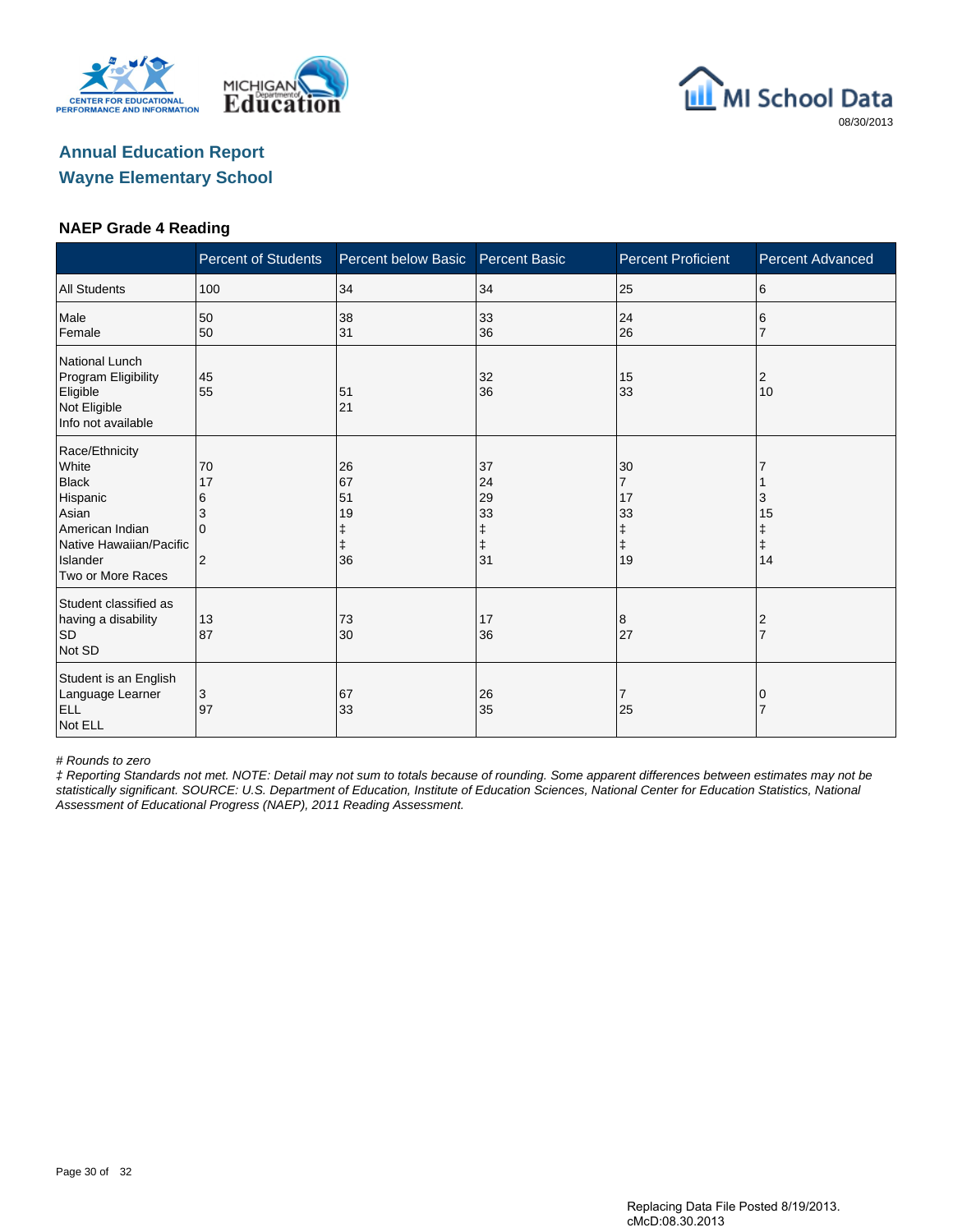





#### **NAEP Grade 8 Reading**

|                                                                                                                                             | <b>Percent of Students</b> | Percent below Basic  | <b>Percent Basic</b>      | <b>Percent Proficient</b>                             | <b>Percent Advanced</b> |
|---------------------------------------------------------------------------------------------------------------------------------------------|----------------------------|----------------------|---------------------------|-------------------------------------------------------|-------------------------|
| <b>All Students</b>                                                                                                                         | 100                        | 23                   | 45                        | 29                                                    | 3                       |
| Male<br>Female                                                                                                                              | 50<br>50                   | 28<br>18             | 47<br>43                  | 24<br>35                                              | 2<br>4                  |
| National Lunch<br>Program Eligibility<br>Eligible<br>Not Eligible<br>Info not available                                                     | 42<br>58                   | 35<br>14             | 46<br>44                  | 18<br>37                                              | 0<br>4                  |
| Race/Ethnicity<br>White<br><b>Black</b><br>Hispanic<br>Asian<br>American Indian<br>Native Hawaiian/Pacific<br>Islander<br>Two or More Races | 74<br>16<br>4              | 18<br>46<br>25<br>19 | 46<br>43<br>50<br>27<br>ŧ | 33<br>10<br>25<br>39<br>ŧ<br>$\ddagger$<br>$\ddagger$ | 3<br>14<br>$\ddagger$   |
| Student classified as<br>having a disability<br><b>SD</b><br>Not SD                                                                         | 12<br>88                   | 67<br>19             | 27<br>46                  | 6<br>31                                               | 0<br>3                  |
| Student is an English<br>Language Learner<br><b>ELL</b><br>Not ELL                                                                          | 2<br>98                    | 52<br>22             | 40<br>45                  | 8<br>30                                               | 0<br>3                  |

# Rounds to zero

‡ Reporting Standards not met. NOTE: Detail may not sum to totals because of rounding. Some apparent differences between estimates may not be statistically significant. SOURCE: U.S. Department of Education, Institute of Education Sciences, National Center for Education Statistics, National Assessment of Educational Progress (NAEP), 2011 Reading Assessment.